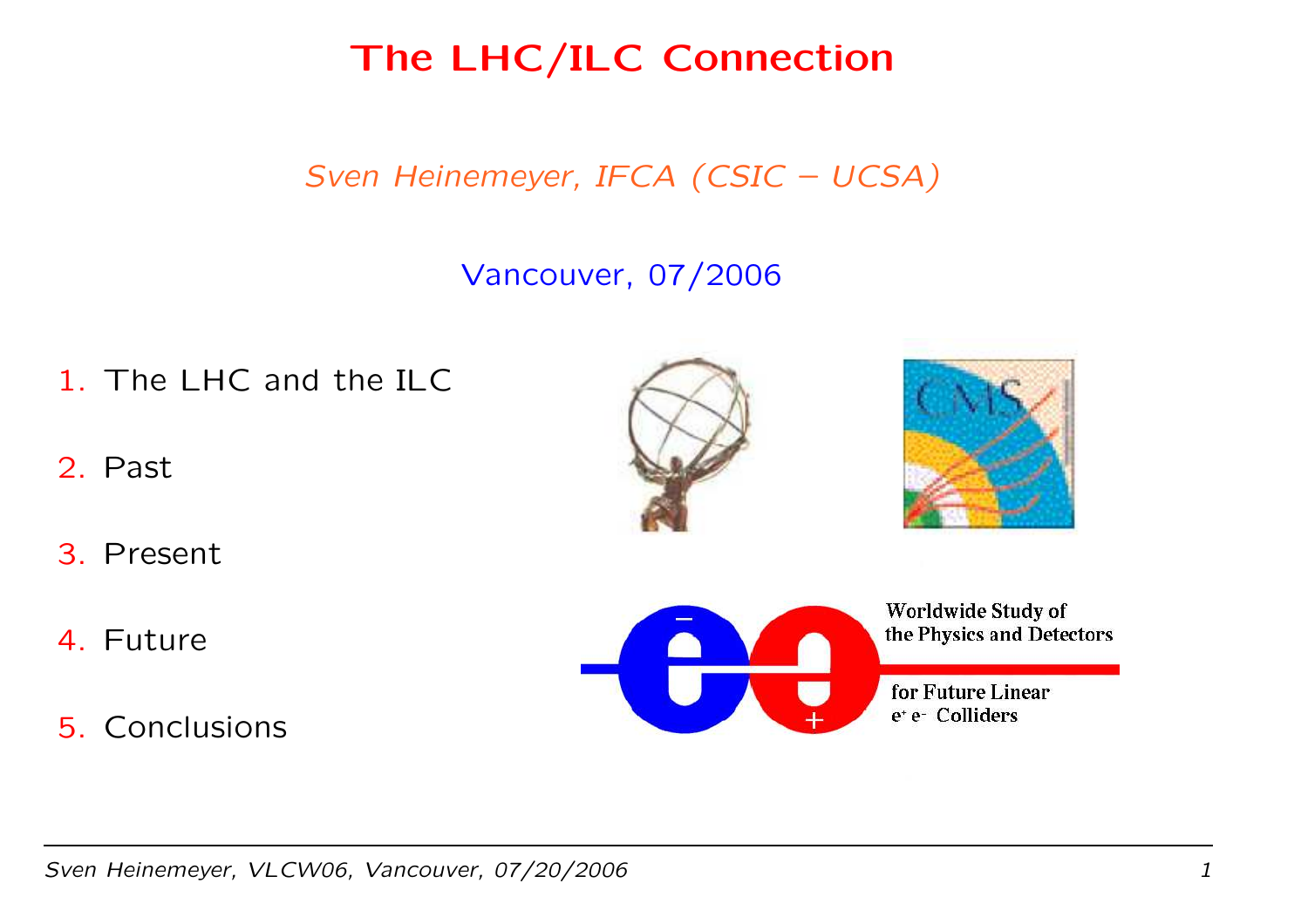# 1. The LHC and the ILC

## The (un)official LHC timeline:

2007: Pilot run, first collisions 2008: 0.1 fb $^{-1}$  –  $\mathcal{O}\left($  few $\right)$  fb $^{-1}$   $\Rightarrow$  first physics results? 2009 – 2011: 10 fb $^{-1}$  per year  $\Rightarrow$  physics results with "low" luminosity 2012 – ?: 100 fb $^{-1}$  per year  $\Rightarrow$  physics results with "high" luminosity  $2015 \, + \, \mathrm{X}$ : upgrade to <code>SLHC?</code>

## The (un)official ILC timeline:

2005: Baseline design (accomplished!) 2006: Reference design (report) 2009: Technical design (report) 2009: decision about site (and money!)  $\Rightarrow$  THE CRUCIAL POINT 2010: start digging the tunnel, . . . 2015: first collisions, first physics?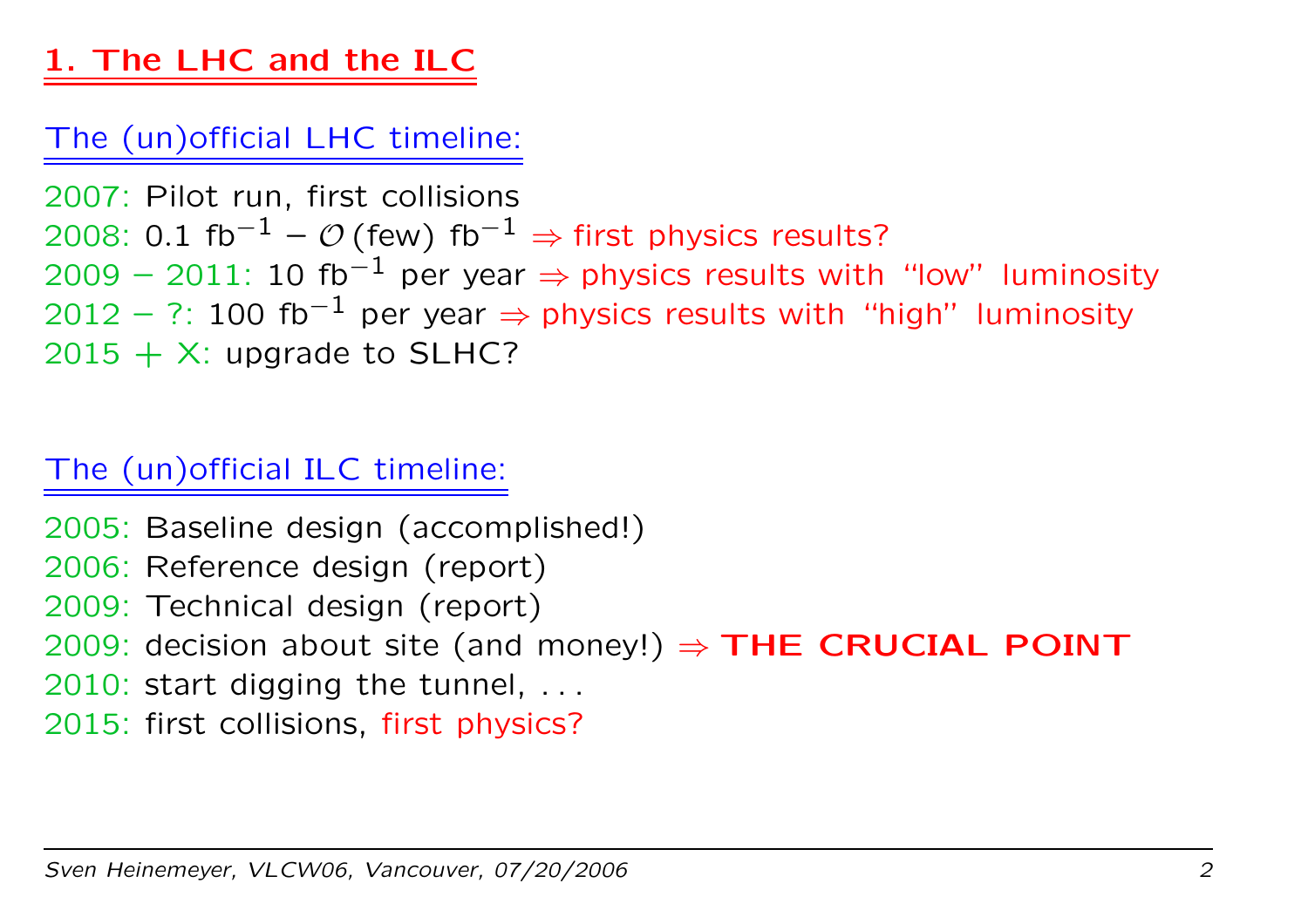# 1. The LHC and the ILC

## The (un)official LHC timeline:

2007: Pilot run, first collisions 2008: 0.1 fb $^{-1}$  –  ${\cal O}$  (few) fb $^{-1}$   $\Rightarrow$  first physics results? 2009 – 2011: 10 fb $^{-1}$  per year  $\Rightarrow$  physics results with "low" luminosity 2012 – ?: 100 fb $^{-1}$  per year  $\Rightarrow$  physics results with "high" luminosity  $2015 \, + \, \mathrm{X}$ : upgrade to <code>SLHC?</code>

## The (un)official ILC timeline:

2005: Baseline design (accomplished!) 2006: Reference design (report) 2009: Technical design (report) 2009: decision about site (and money!)  $\Rightarrow$  THE CRUCIAL POINT 2010: start digging the tunnel, . . . 2015: first collisions, first physics?  $\Rightarrow$  2015 is the crucial date here

#### $\Rightarrow$  concurrent running possible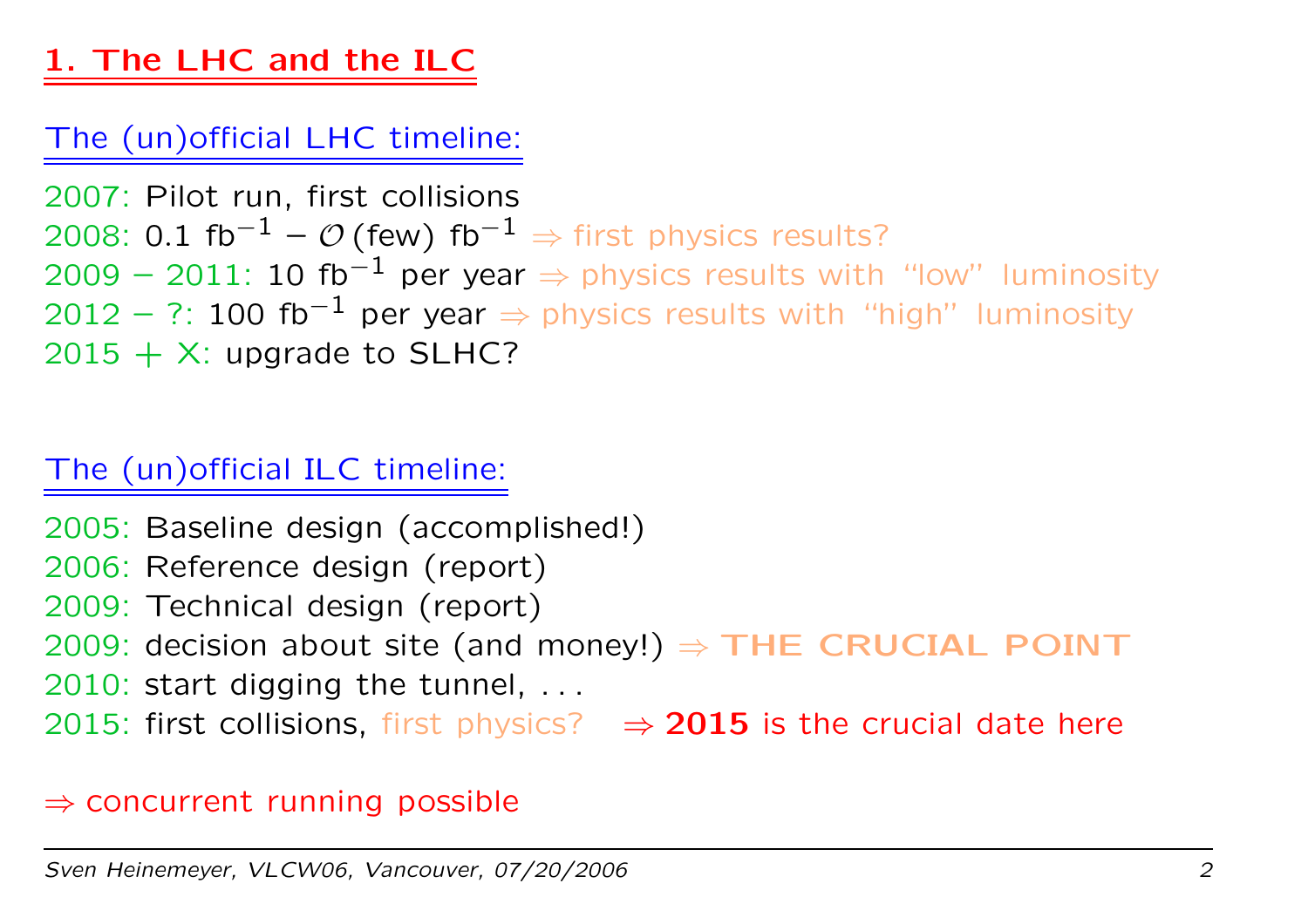LHC: pp scattering at 14 TeV





 $\Rightarrow$  huge QCD backgrounds, low signal–to–background ratios



Clean exp. environment: well-defined initial state, tunable energy, beam polarization, GigaZ,  $\gamma\gamma$ ,  $e\gamma$ ,  $e^{-}e$ − options, . . .

 $\Rightarrow$  rel. small backgrounds high-precision physics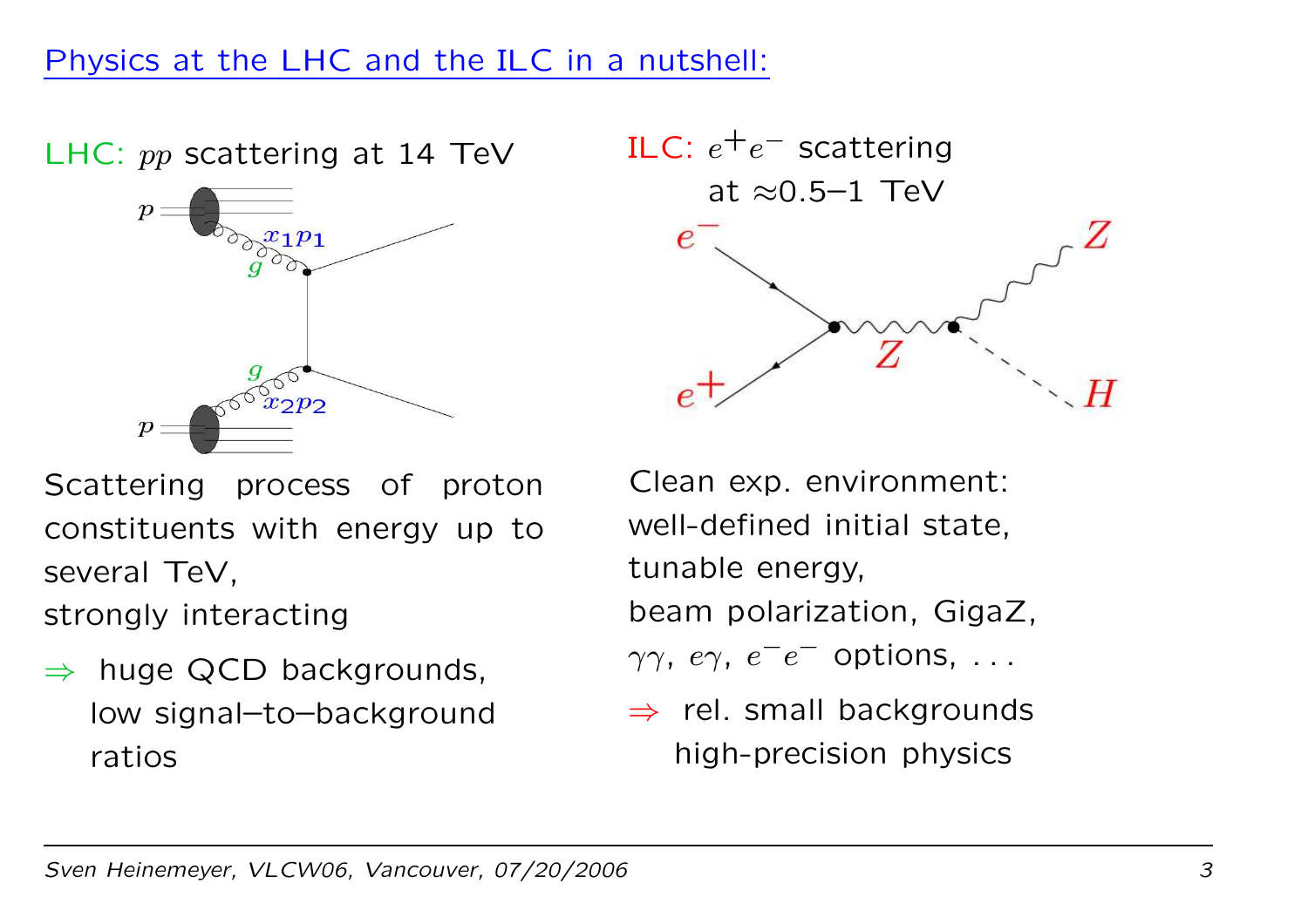### Physics at the LHC and the ILC in <sup>a</sup> nutshell:

LHC: pp scattering at 14 TeV



interaction rate of  $10^9$  events/ $s$ 

 $\Rightarrow$  can trigger on only

1 event in  $10<sup>7</sup>$ 



untriggered operation

 $\Rightarrow$  can find signals of unexpected new physics (direct production  $+$  large indirect reach) that manifests itself in events that are not selected by the LHC trigger strategies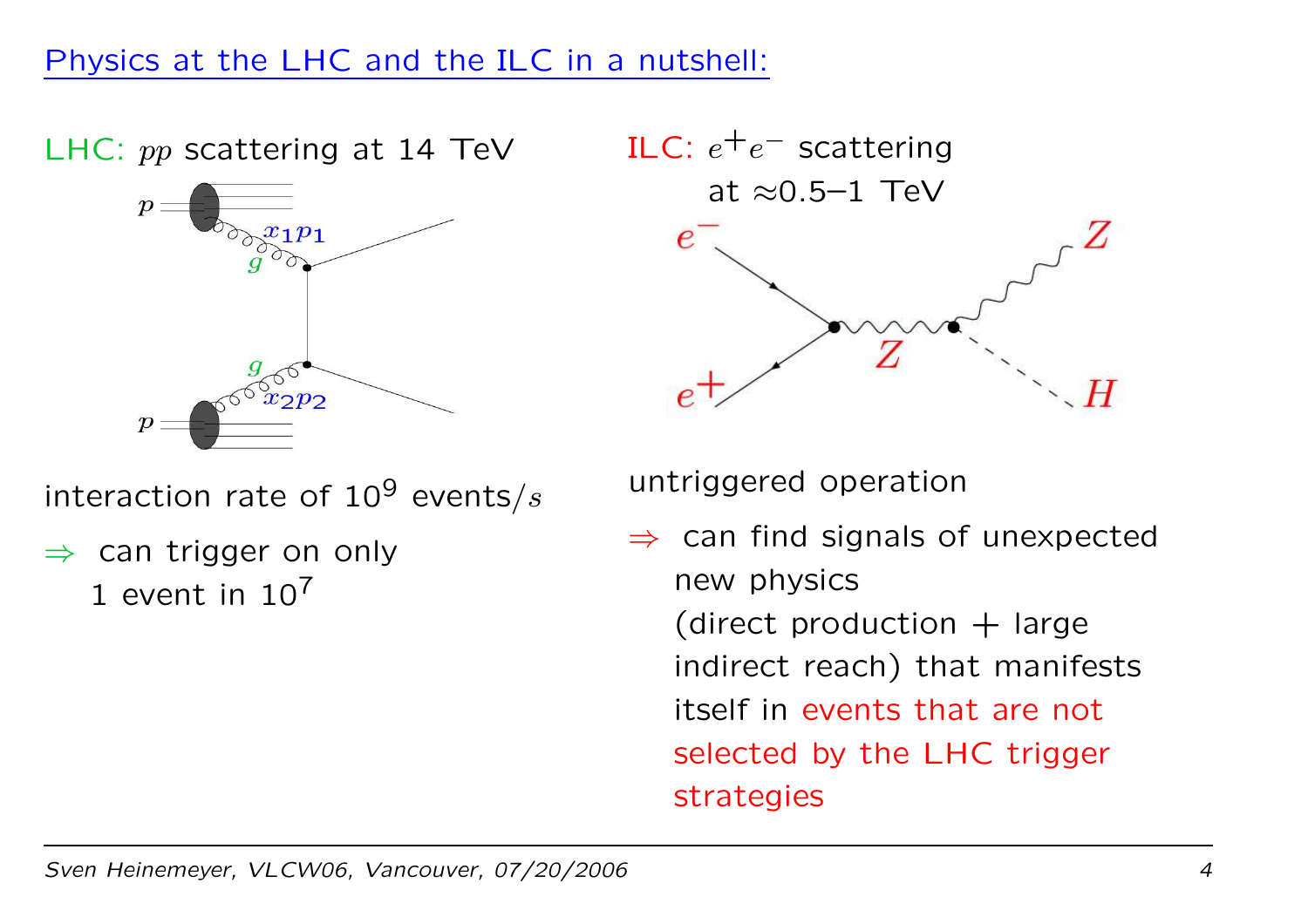### Physics at the LHC and the ILC in <sup>a</sup> nutshell:



Sven Heinemeyer, VLCW06, Vancouver, 07/20/2006 <sup>4</sup>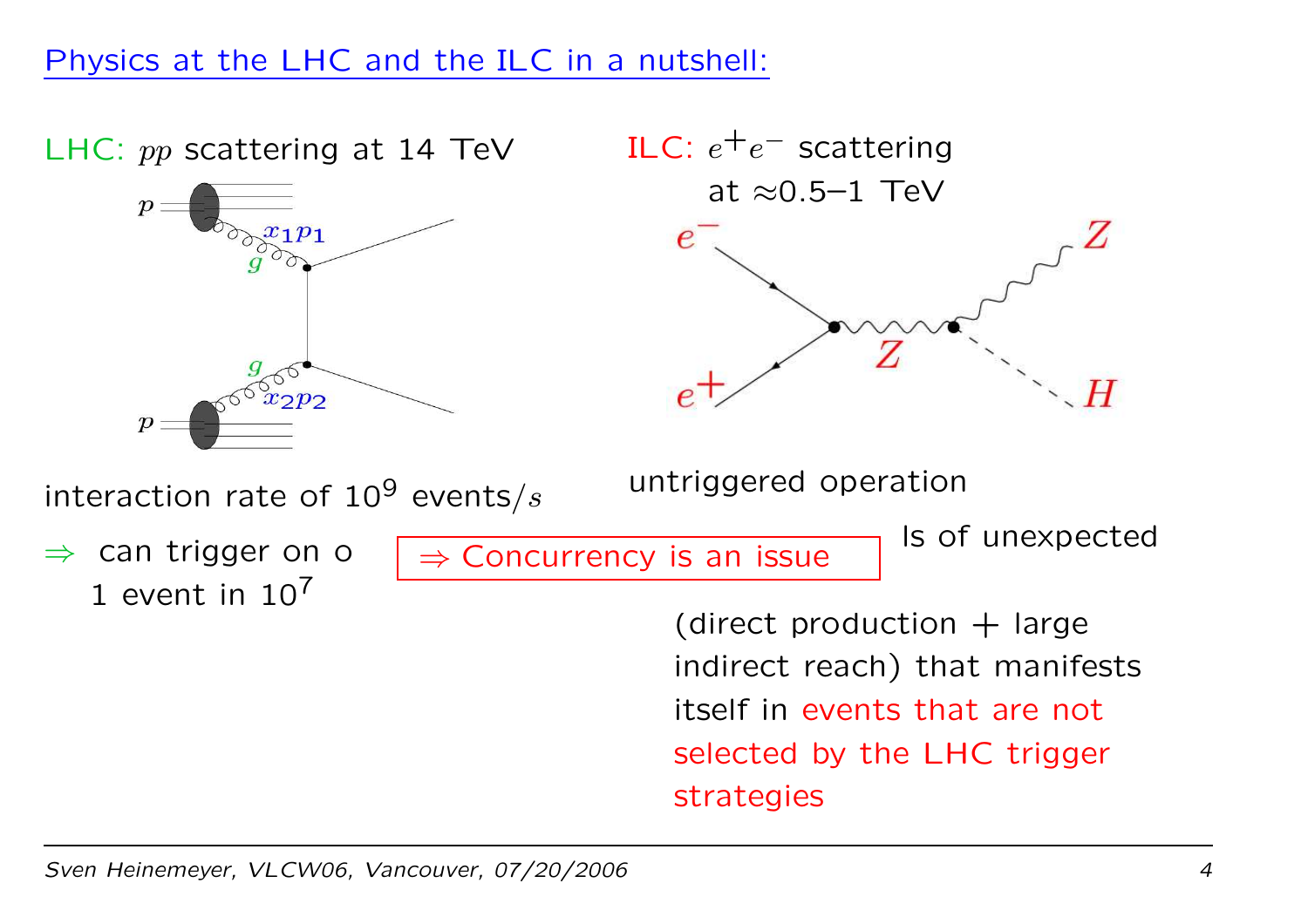World of High Energy Physics in the year 2015:

Both LHC detectors will have accumulated  $\sim$  300 fb $^{-1}$ 

Initial LHC physics goals are accomplished:

- − state compatible with a Higgs found (except in especially designed tricky scenarios) corresponding couplings measured to 10–30%
- SUSY-like signatures observed (if realized at the EW scale)
- − Extra dimensions or . . . -like signatures observed

LHC may await luminosity upgrade

LHC will focus on

- Improvement in "Higgs-like" couplings (is it a Higgs?)
- Improvement of accuracy of new parameters (masses, ...)
- − Extension of high mass discovery region
- − Extension of sensitivity to rare processes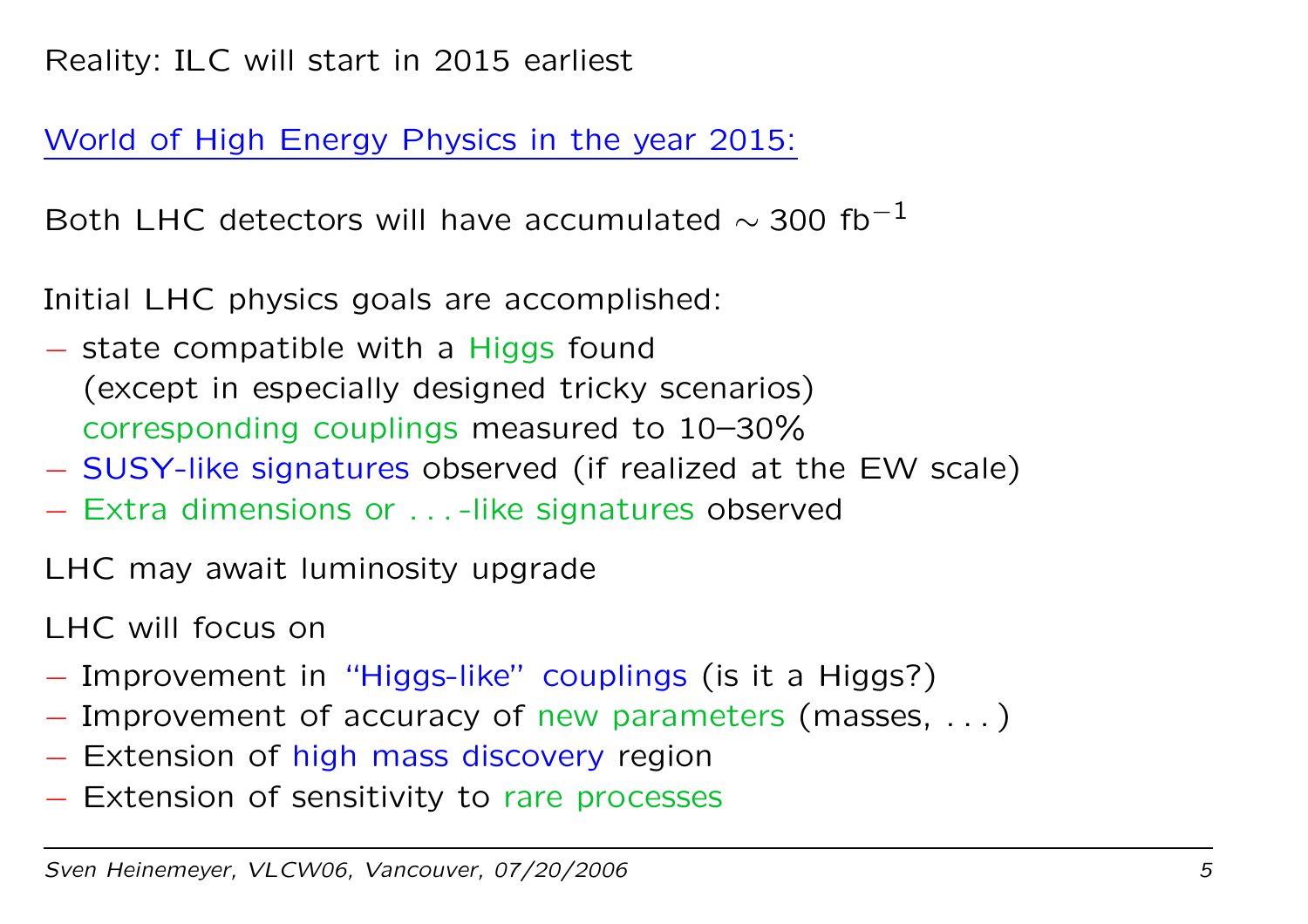Q: Does the ILC decision have to wait for physics results of the LHC?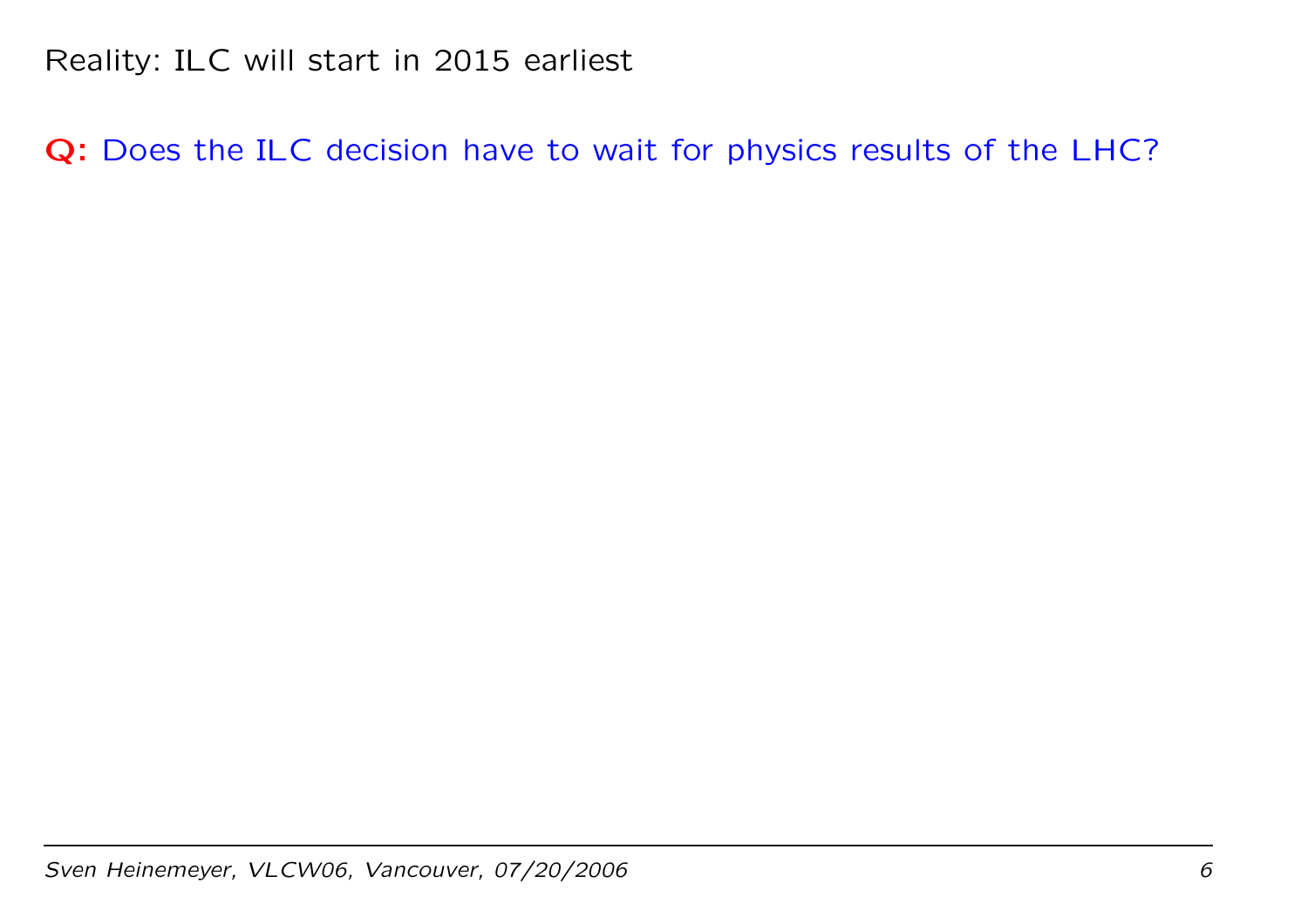Q: Does the ILC decision have to wait for physics results of the LHC?

A: NO! The ILC physics case and it has been made  $many^2$  times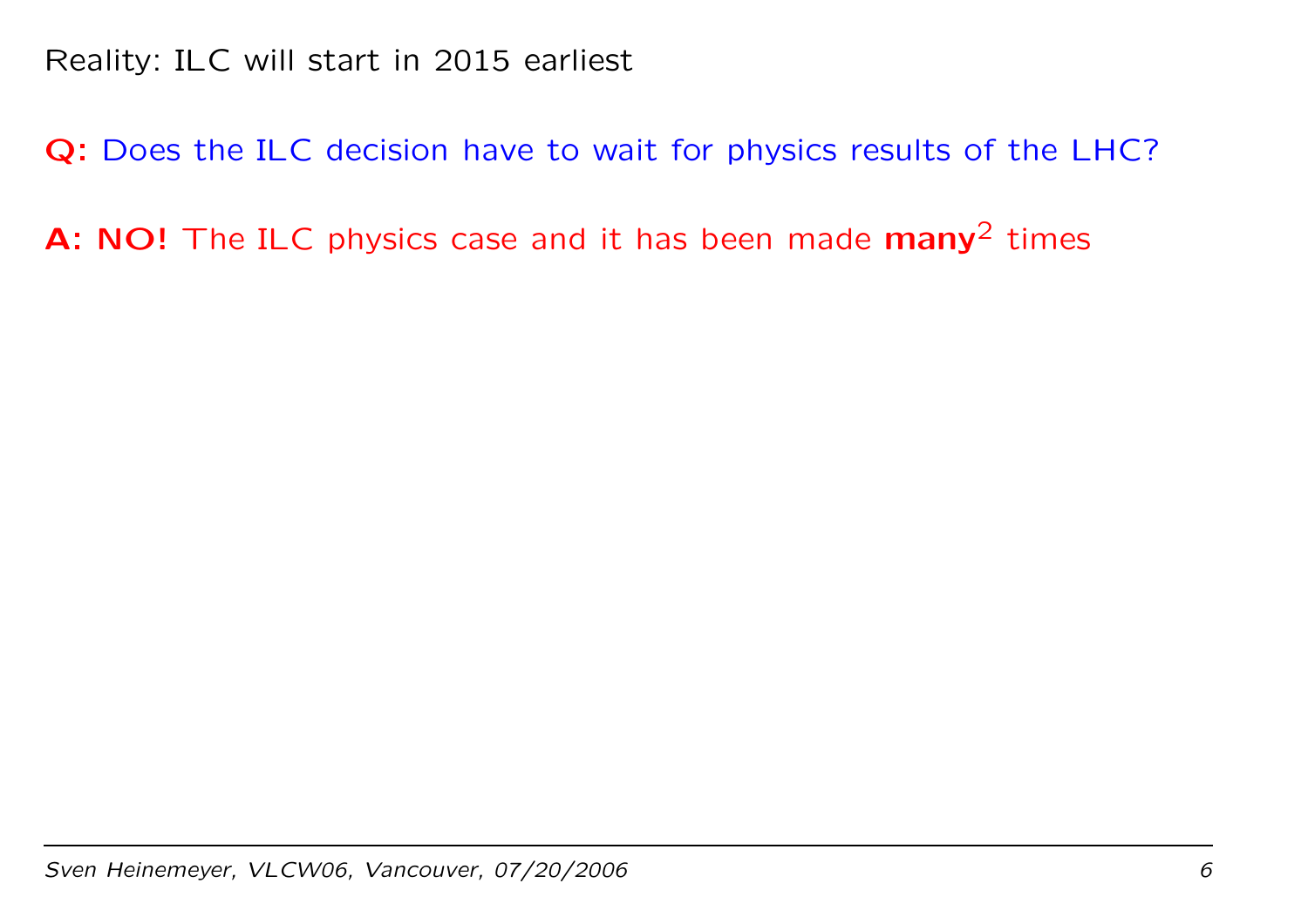Q: Does the ILC decision have to wait for physics results of the LHC?

A: NO! The ILC physics case and it has been made  $many^2$  times

- − There is a world wide consensus about the ILC (ACFA, ECFA, ICFA, XCFA, . . . ) only some people tend to forget . . .
- − The EPP2010:

strongly recommended the ILC

− The European Strategy Group:

"What are (early) <code>LHC</code> results?"  $\Rightarrow$  could be a "moving target"

 $\Rightarrow$  decisions could be "politics driven", not physics driven

#### Equally important: the physics itself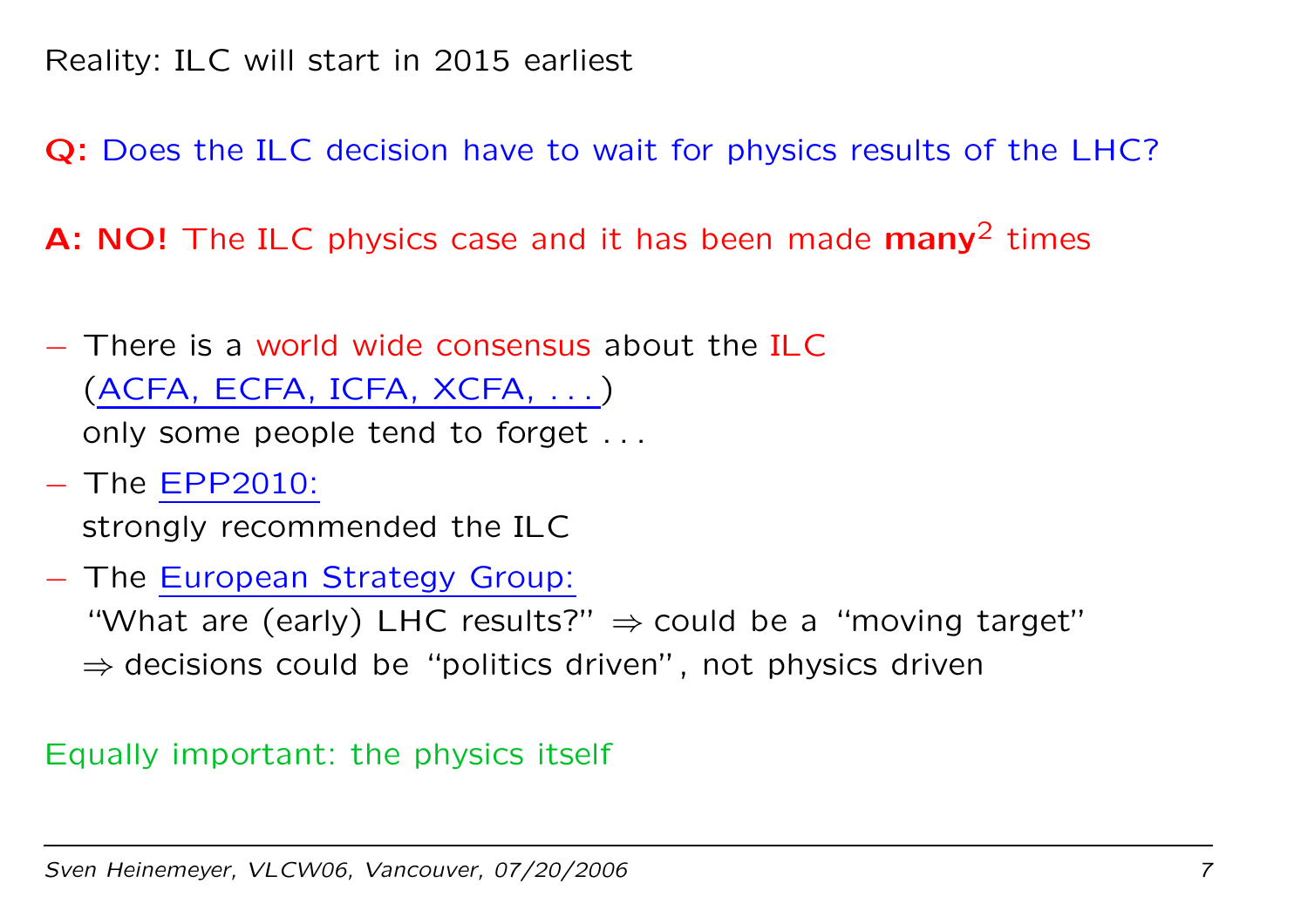Q: Does the ILC decision have to wait for physics results of the LHC?

A: NO! The ILC physics case and it has been made  $many^2$  times

The ILC will add precision

The ILC will add precision<br>
The ILC can make discoveries

This has been shown for basically all (thinkable) physics aspects:

- Top/QCD
- − electroweak precision observables
- Higgs (SM and beyond)
- − Strong electroweak symmetry breaking
- Supersymmetry (SUSY)
- − Extra dimensions, KK towers

. . .

 $\Rightarrow$  the ILC adds "model independence"!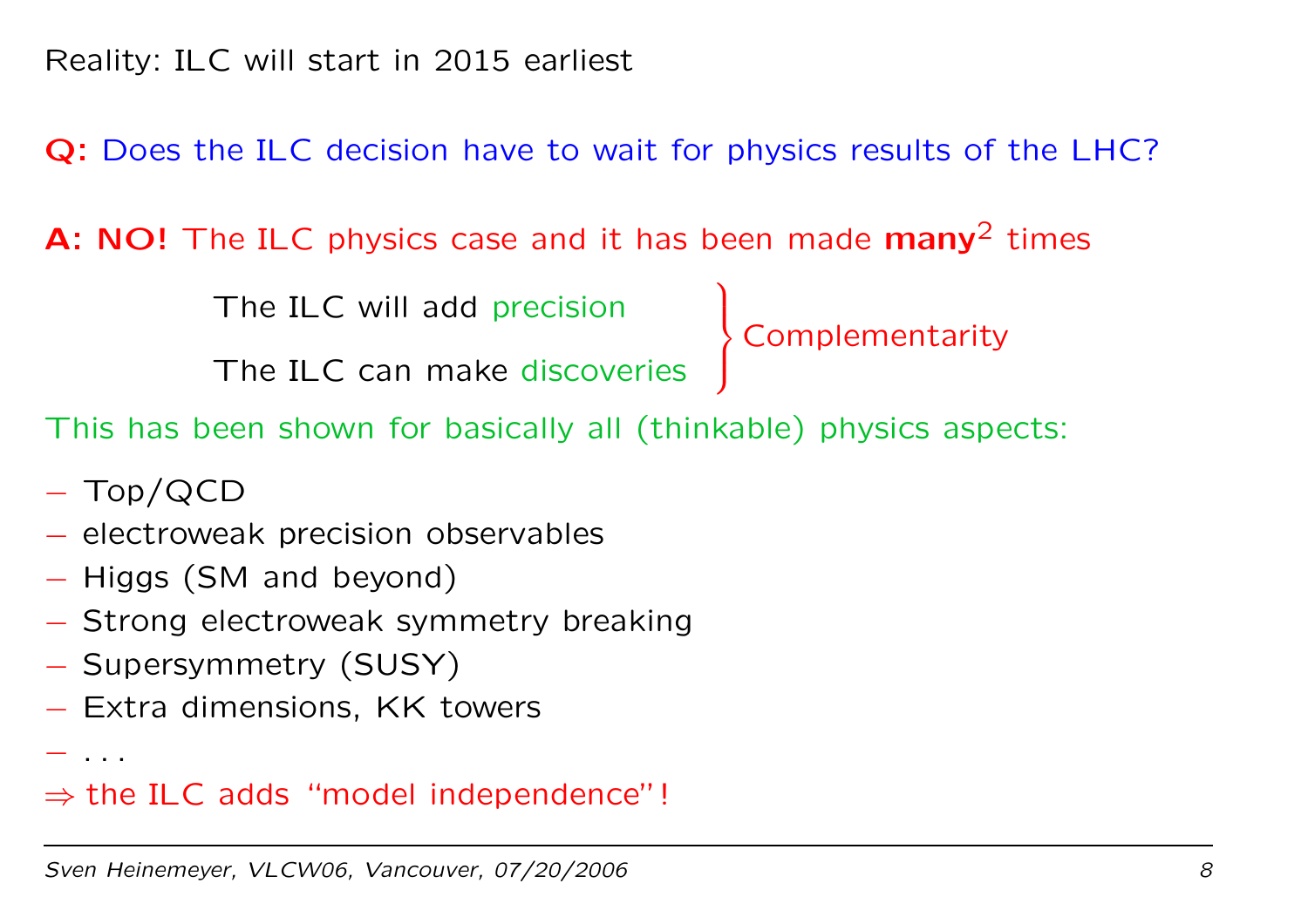Q: Does the ILC decision have to wait for physics results of the LHC?

A: NO! The ILC physics case and it has been made  $many^2$  times

The ILC will add precision

The ILC will add precision<br>
The ILC can make discoveries

**A':** But there is more:

Sven Heinemeyer, VLCW06, Vancouver, 07/20/2006 9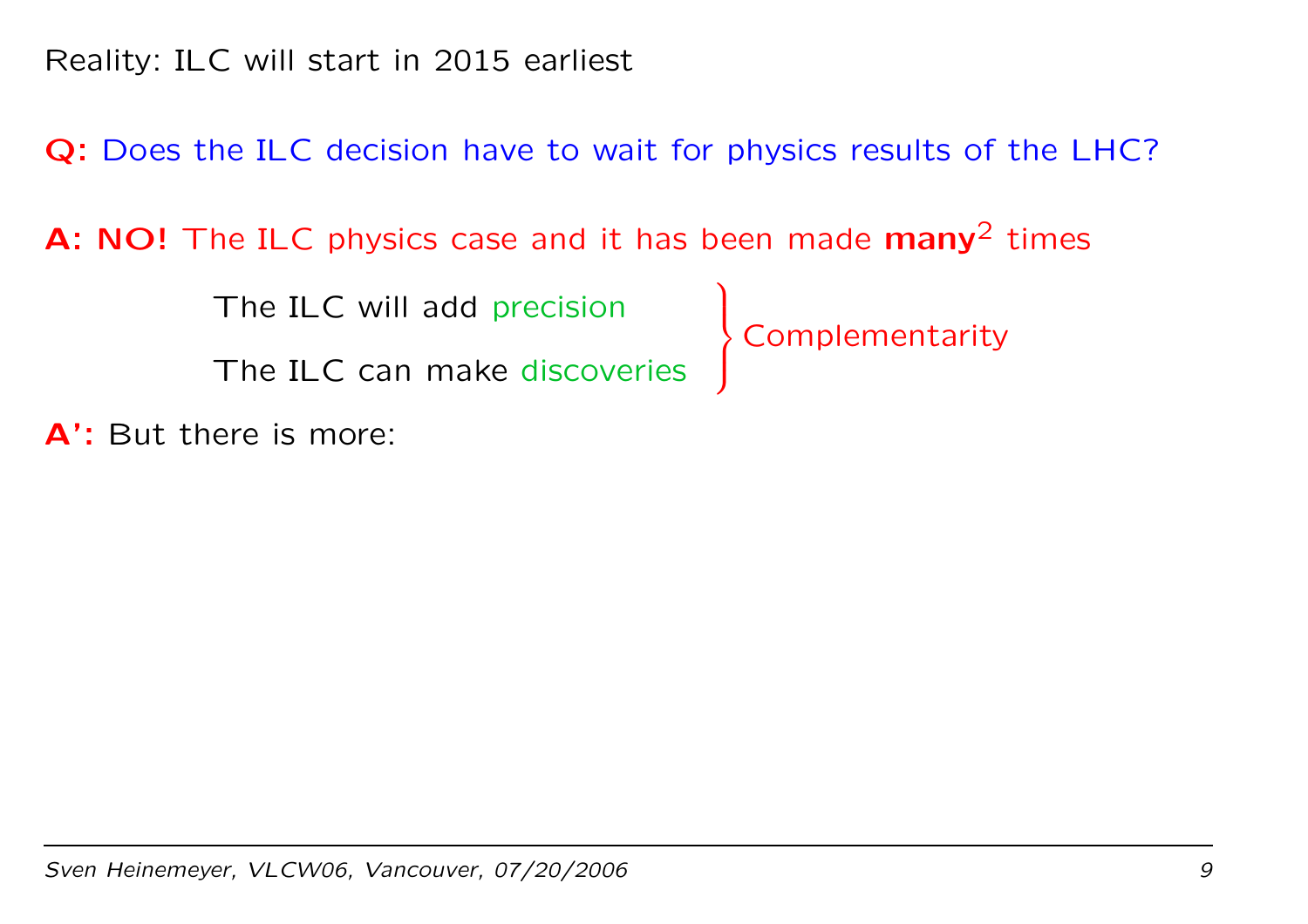Q: Does the ILC decision have to wait for physics results of the LHC?

A: NO! The ILC physics case and it has been made  $many^2$  times

The ILC will add precision

The ILC can make discoveries

**A':** But there is more:

Information obtained at the ILCcan be used to improve LHC analyses

and vice versa

 $\Rightarrow$  Enable improved strategies, dedicated searches

Complementarity

Synergy / Concurrency

ILC physics case does not rely on Synergy/Concurrency, but it helps!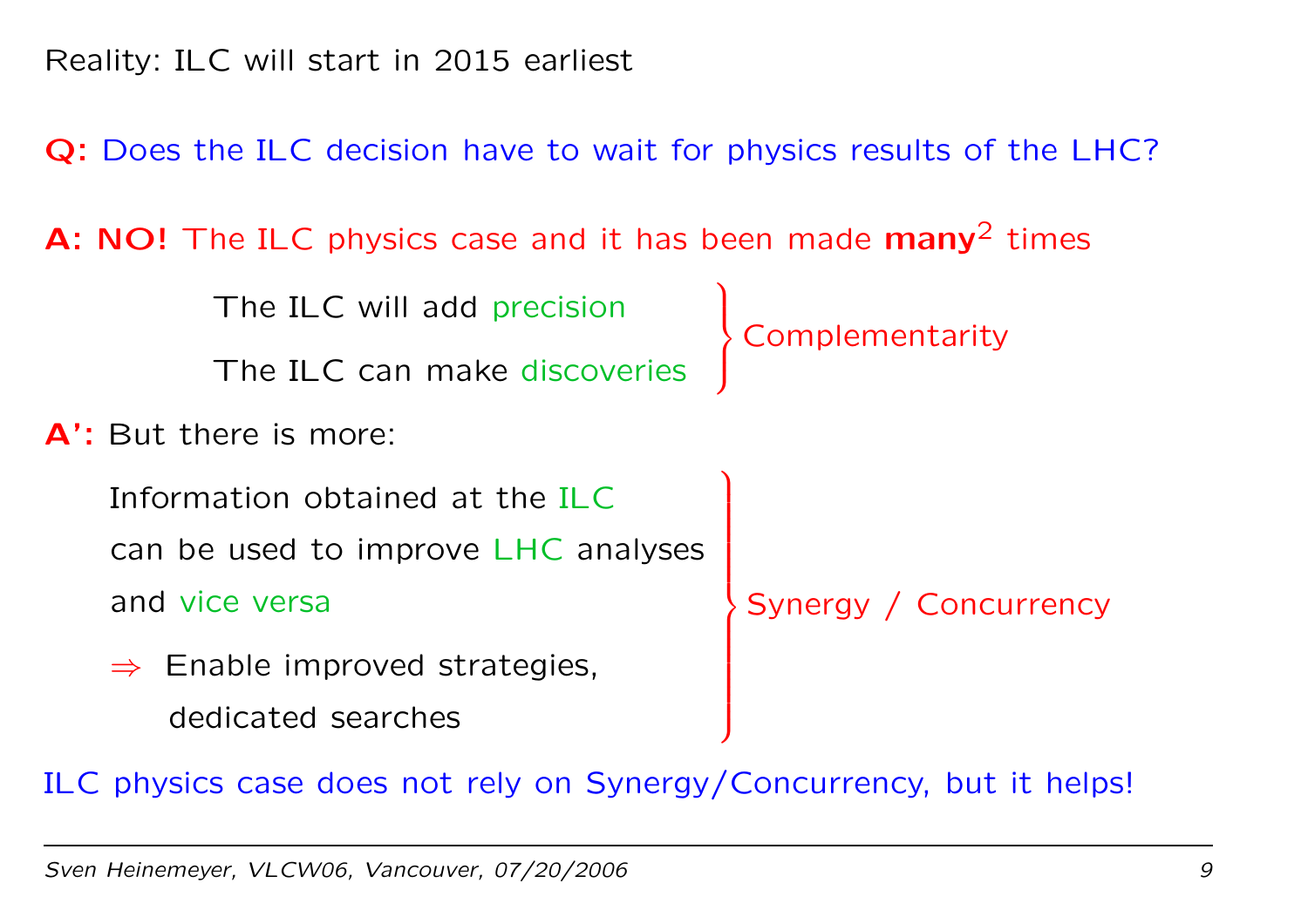What is the physics gain of LHC / ILC synergy? What is the added value of concurrent running?

Exploring physics gain from LHC / ILC interplay requires:

- Detailed information on how well LHC and ILC can measure wide variety of observables in different scenarios
- Close collaboration of experts from LHC and ILC as well as from theorists and experimentalists

 $\Rightarrow$  LHC / ILC Study Group

www.ippp.dur.ac.uk/∼georg/lhcilc

World-wide working group, started in spring 2002

Collaborative effort of Hadron Collider and Linear Collider experimental communities and theorists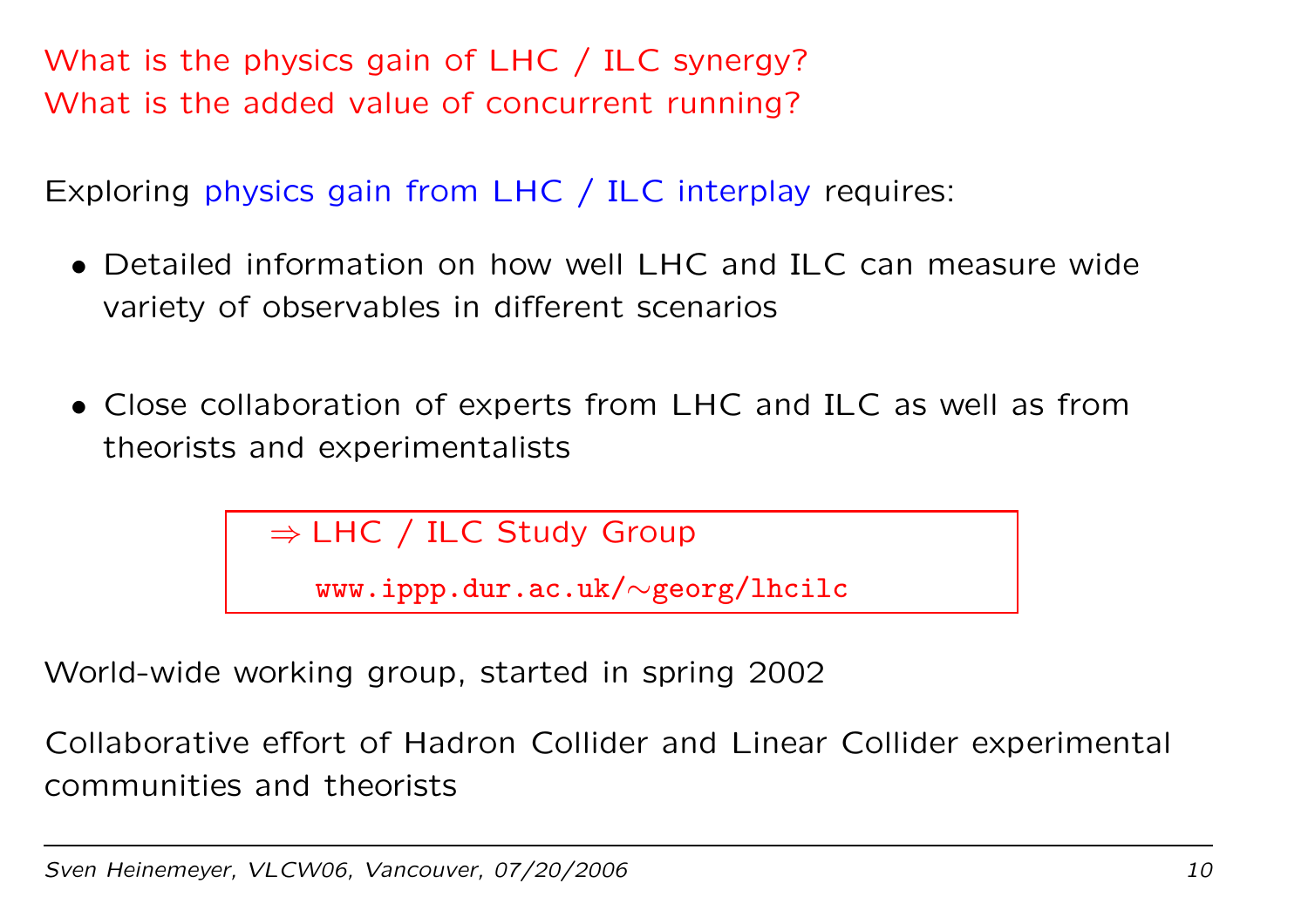

⇒ LHC / ILC Study Group

www.ippp.dur.ac.uk/∼georg/lhcilc

World-wide working group, started in spring 2002

Collaborative effort of Hadron Collider and Linear Collider experimental communities and theorists

First report has been completed: hep-ph/0410364. 122 authors from 75 institutions, 472 pages, appeared as G. Weiglein et al., Phys. Rept. 426 (2006) <sup>47</sup> (still waiting for the party :-)

Just a few most prominent examples:

- − SUSY mass determination
- − BSM Higgs sector: indirect bounds

. .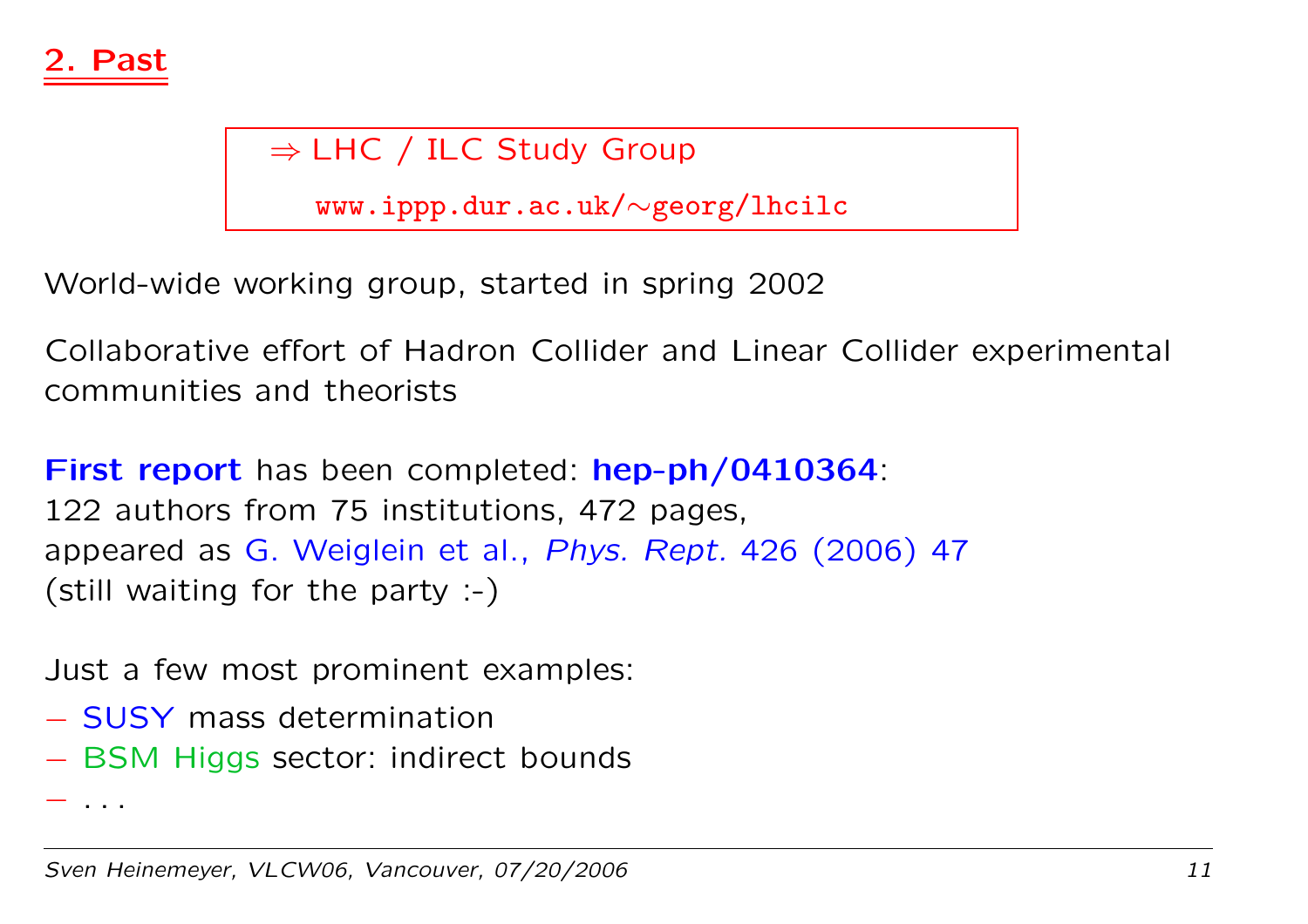### Example I: SUSY mass determination

#### [hep-ph/0410364]



#### $\Rightarrow$  drastic improvement from ILC LSP measurements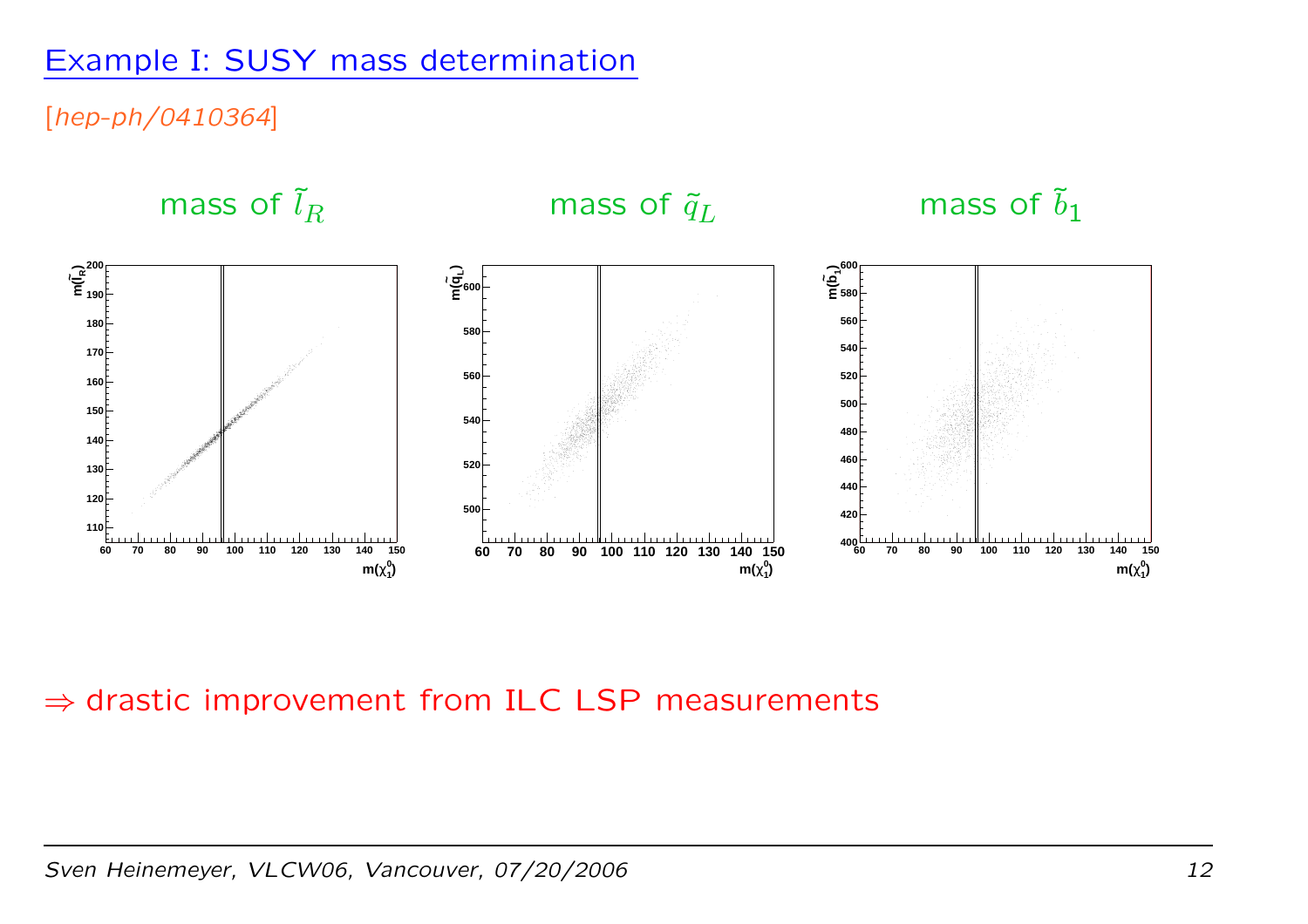### Example II: fit to SUSY-GUT parameters

[hep-ph/0410364]



#### $\Rightarrow$  drastic improvement from combined LHC/ILC analysis

Sven Heinemeyer, VLCW06, Vancouver, 07/20/2006 13 and the control of the control of the control of the control o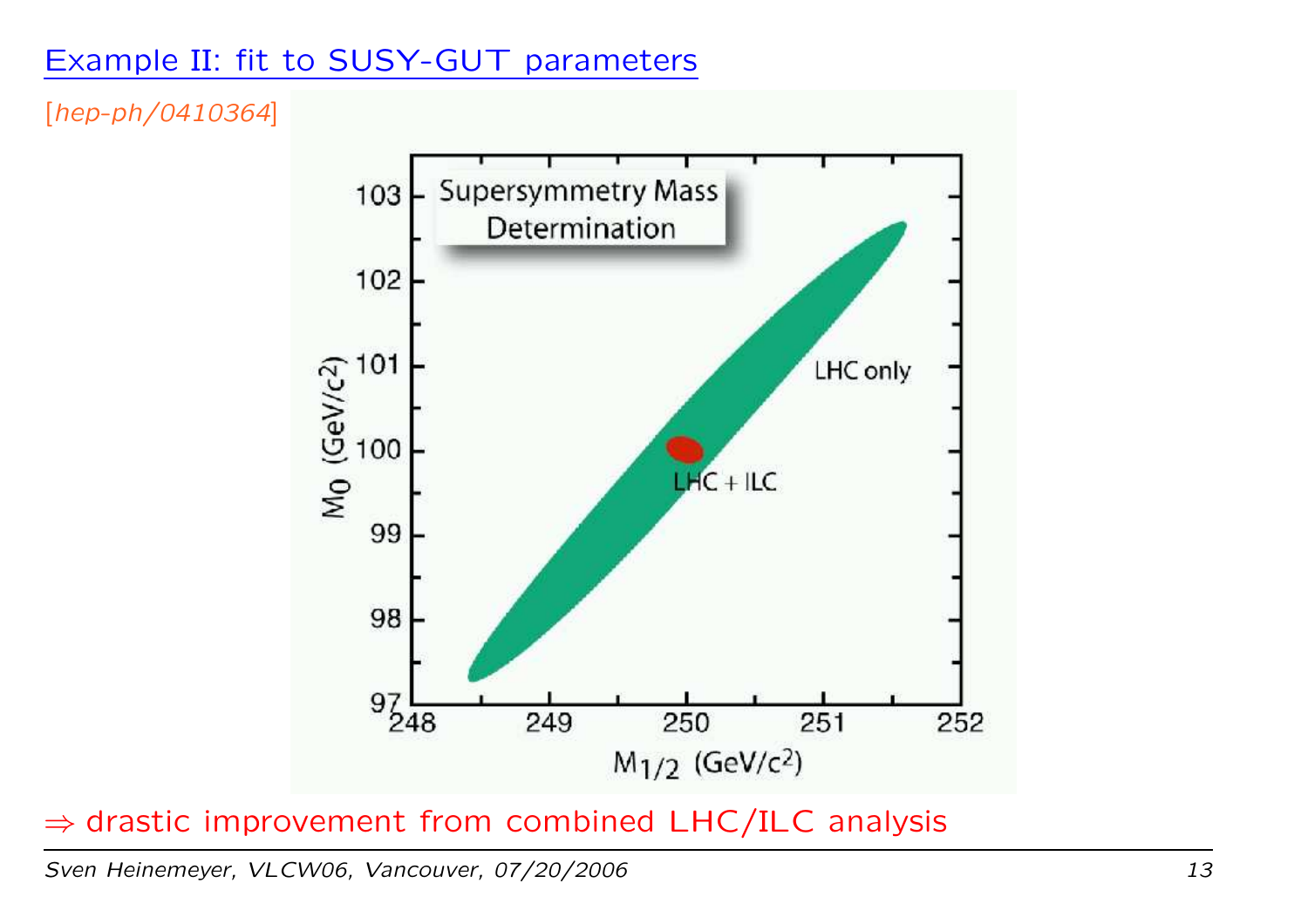# Example III: indirect determination of heavy MSSM Higgs boson masses

#### [hep-ph/0410364]



input: mass measurements from LHC, ILC light Higgs BR measurements from ILC  $\Rightarrow$  indirect determination only possible in combined LHC/ILC analysis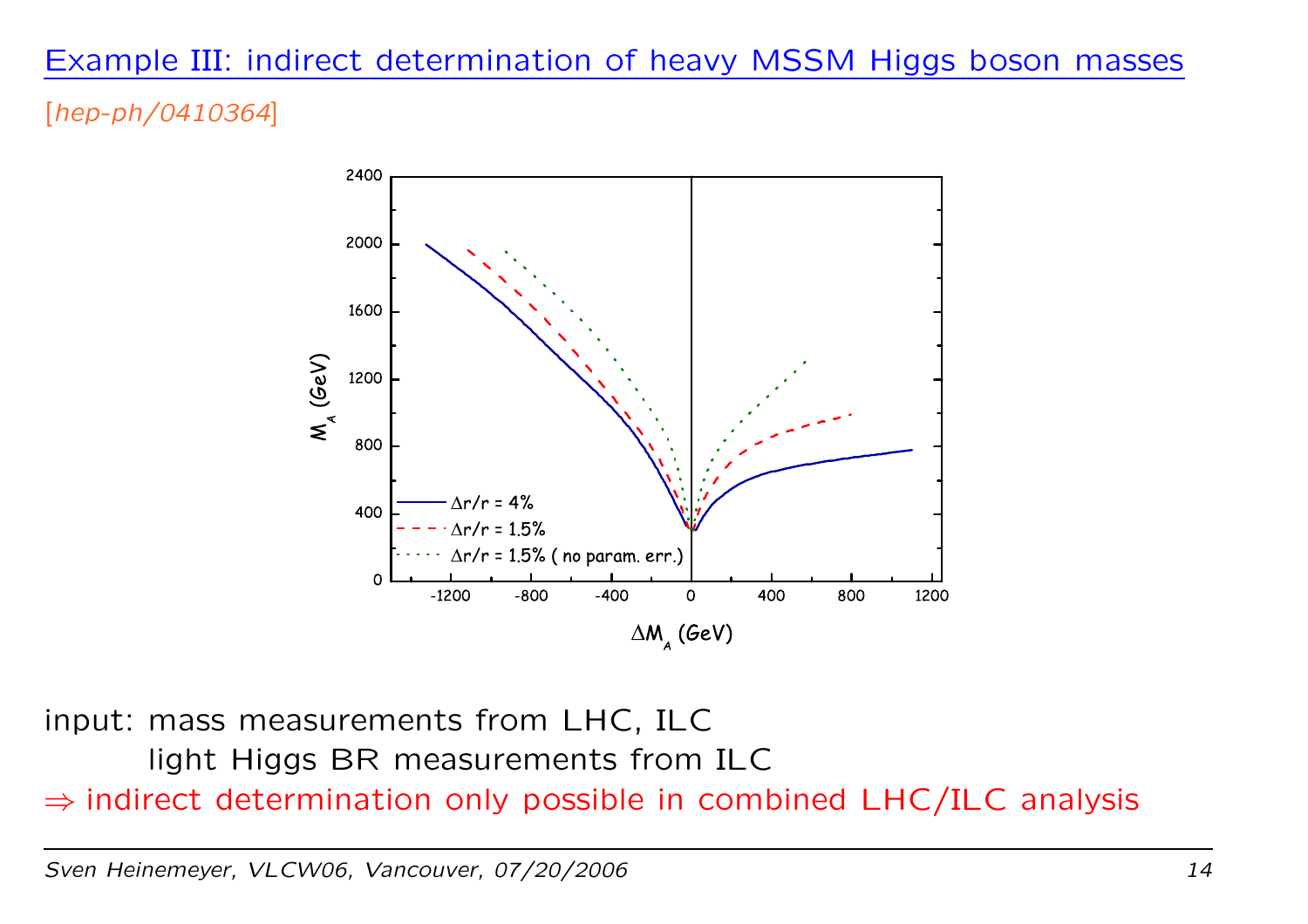

## $\Rightarrow$  LHC / ILC Study Group

www.ippp.dur.ac.uk/∼georg/lhcilc

Activities continue(d) after the report!

Recent meetings:

- − dedicated working group at Snowmass '05
- LHC/ILC working group meeting @ CERN, 12/05

 $\Rightarrow$  try to coordinate on-going activities

#### $\Rightarrow$  some recent (2005–2006) results

(partially presented at LHC/ILC Study group meetings, partially at other ILC meetings (e.g. here))

 $\Rightarrow$  results for SM Higgs, SUSY,  $Z'$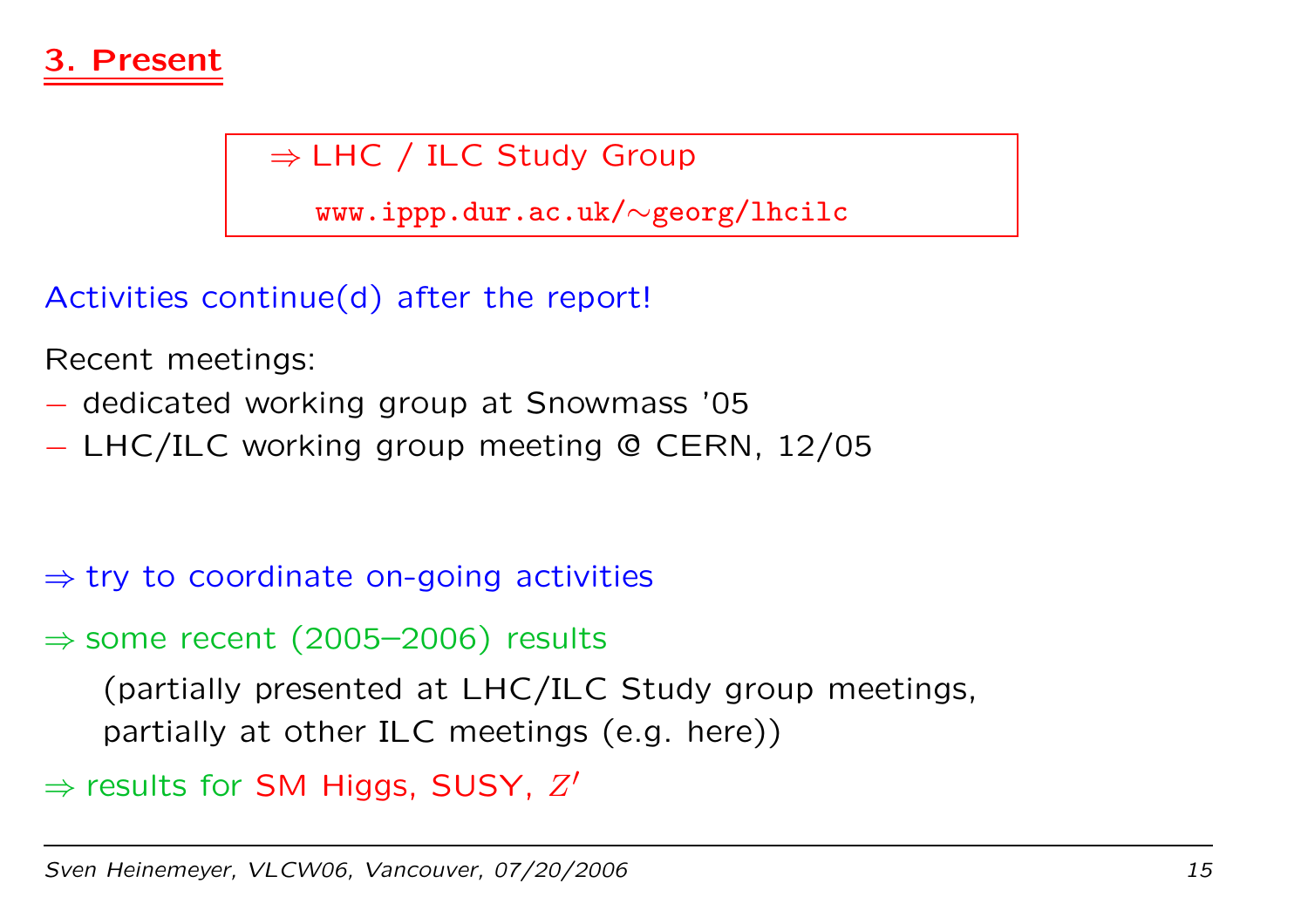### Example I: SM Higgs: determination of  $g_{Ht\bar{t}}$ : NEW





Sven Heinemeyer, VLCW06, Vancouver, 07/20/2006 16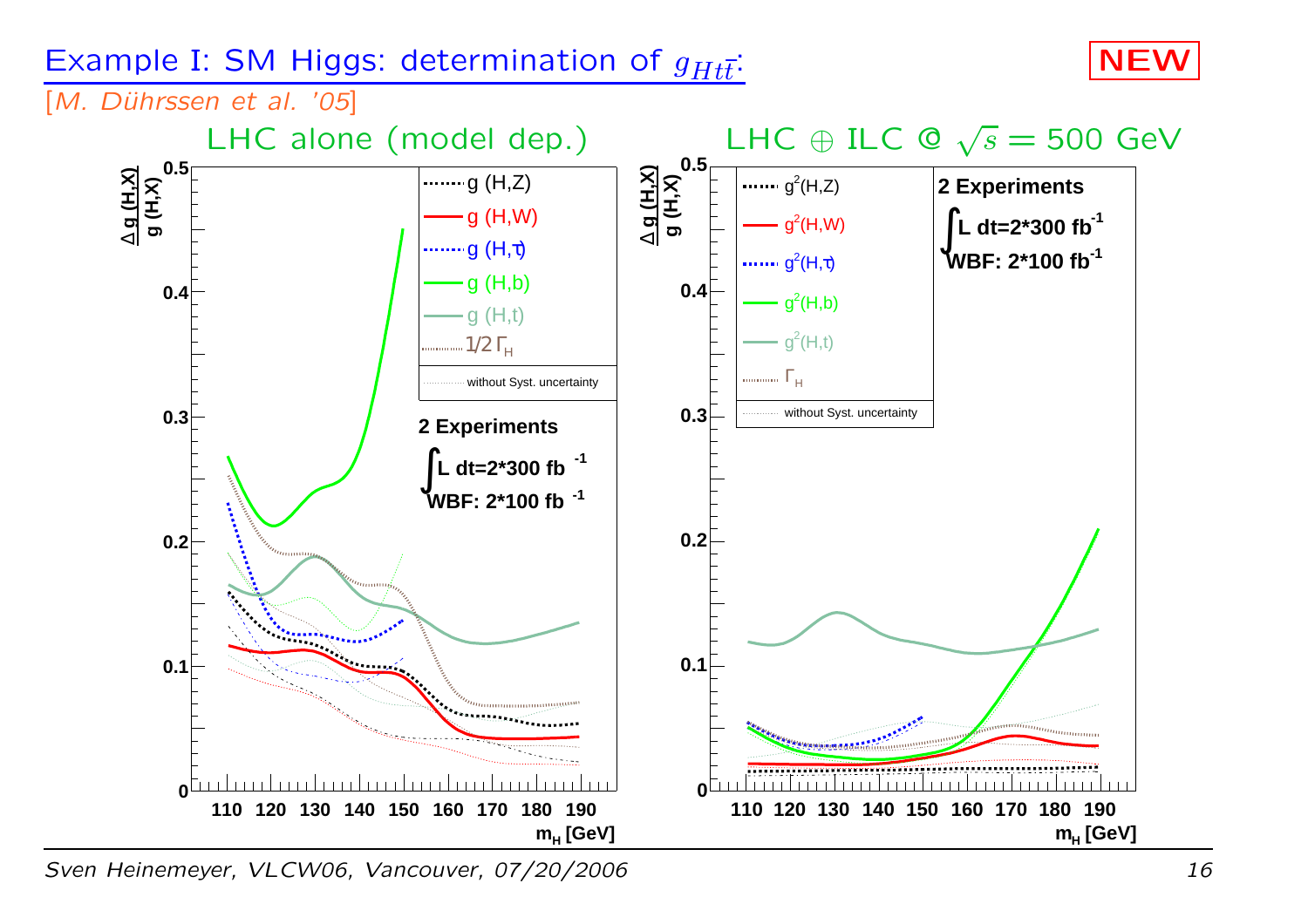#### Example I: SM Higgs: determination of  $H\gamma\gamma$  coupling:  $\blacksquare$  NEW



[M. Dührssen et al. '05]



Sven Heinemeyer, VLCW06, Vancouver, 07/20/2006 17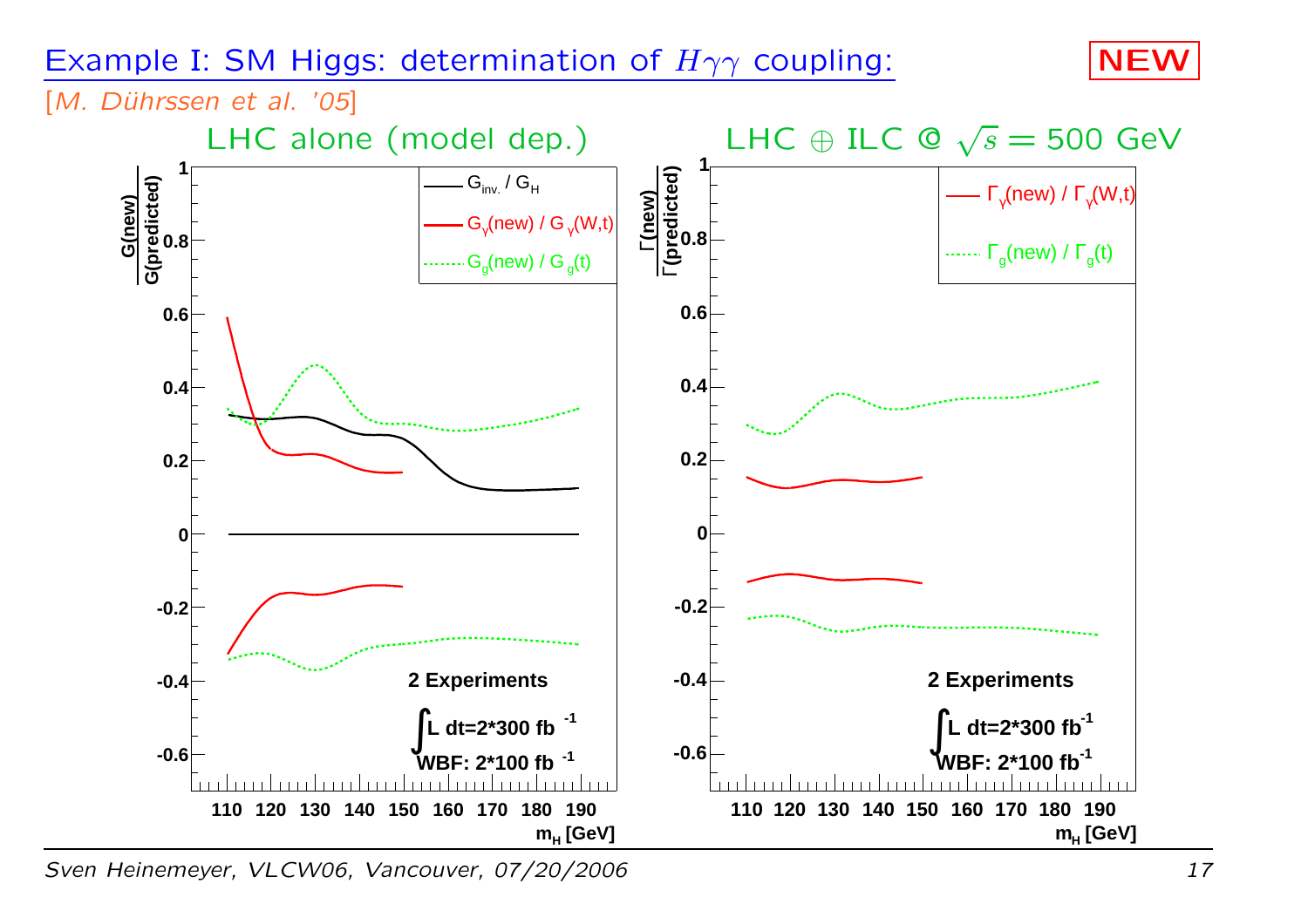#### Example: SUSY

In order to establish SUSY experimentally:

Need to demonstrate that:

- − every particle has superpartner
- $-$  their spins differ by  $1/2$
- $-$  their gauge quantum numbers are the same  $\longrightarrow$  example II
- − their couplings are identical
- − mass relations hold <sup>→</sup>

finally: determine SUSY Lagrangian parameters  $\rightarrow$  example IV

#### $\Rightarrow$  We need both: hadron colliders (Tev./LHC) and high luminosity ILC

 $\rightarrow$  example III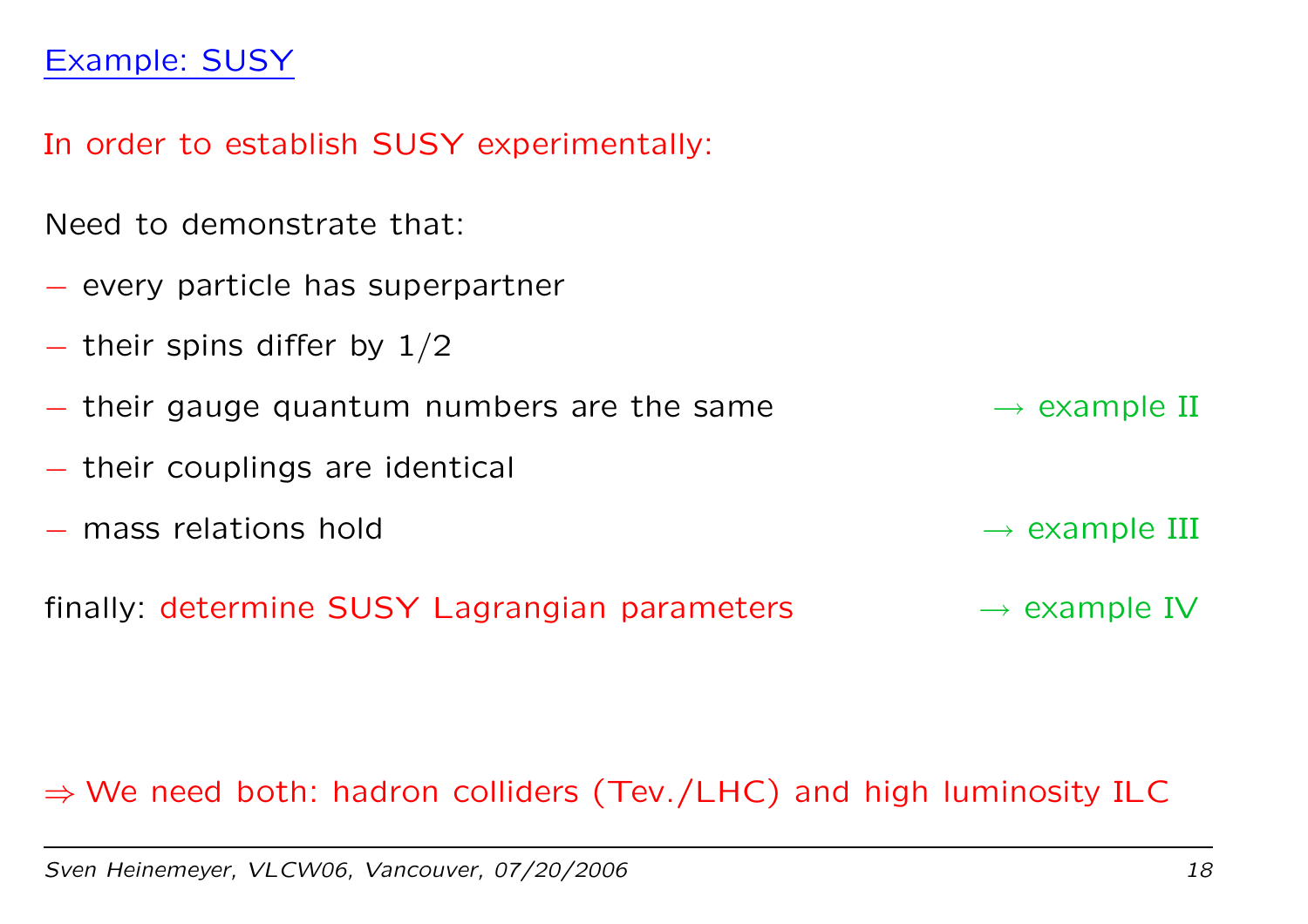## Example II: determination of SUSY QCD coupling:  $|NEV|$



[A. Freitas, P. Skands '06]

#### Measure squark/gluino production at the LHC



 $\rightarrow$  measurement of decay chains

Measure accurately corresponding branching ratios that appear in the LHC decay chains at the ILC

- $\Rightarrow$  Determination of absolute SUSY QCD production cross sections at the LHC  $\sim \tilde{g}_s^4$  to  $\sim$  20%
- ⇒ ˜ $\tilde{g}_s$  measurement to  $\sim$  5%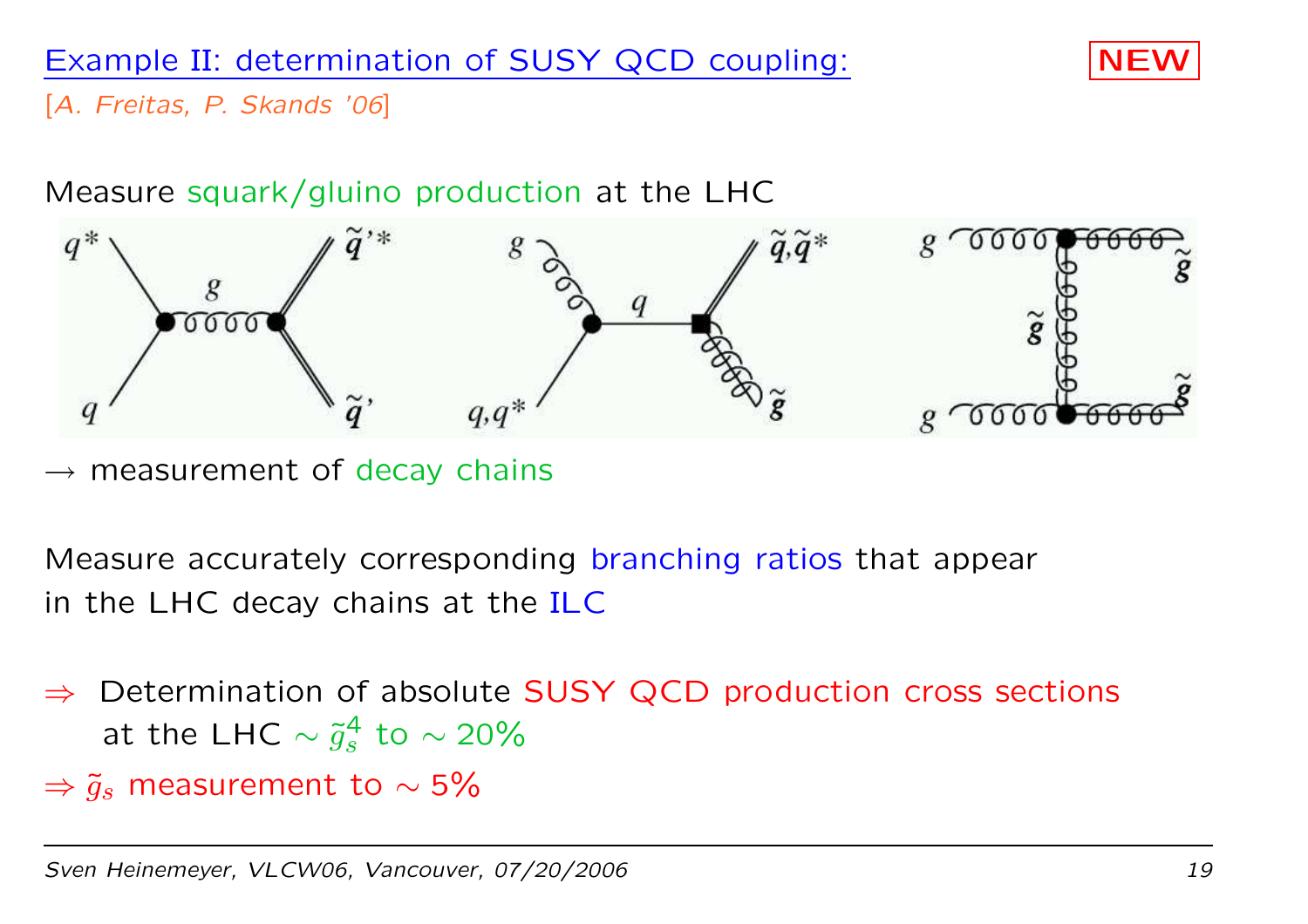### Example III: SUSY: parameter determination in a "heavy" scenario: NEW

[K. Desch, J. Kalinowski, G. Moortgat-Pick, K. Rolbiecki, J. Stirling '06]  $\rightarrow$  see talk by G. Moortgat-Pick in LHC/ILC session

heavy CMSSM:  $m_{1/2} = 144$  GeV,  $m_0 = 2$  TeV,  $A_0 = 0$ ,  $\tan \beta = 20$ ,  $\mu > 0$  $\Rightarrow$  squark and slepton masses  $\mathcal{O}\left( 2\text{ TeV}\right)$ 

LHC: measurement of squark masses,  $\delta m \approx 50$  GeV

ILC: measurement of  $e^+e^-\rightarrow\tilde{\chi}^+_1\tilde{\chi}^-_1\rightarrow\dots$  incl. spin correlations,  $A_\mathsf{FB}$  for hadronic and leptonic decays

step 1: determination of  $M_1$ ,  $M_2$ ,  $\mu$ ,  $m_{\tilde{\nu}}$ step 2: using leptonic  $A_{\mathsf{FB}}$ : determination of tan $\beta$  and  $m_{\tilde \nu}$  better step 3: using in addition hadronic  $A_\mathsf{FB}\,\oplus$  squark masses from <code>LHC</code>  $\Rightarrow$  independent determination of  $m_{\tilde{l}}$ ,  $m_{\tilde{\nu}}$  $\Rightarrow$  test of  $SU(2)$  relation in  $\tilde{l}$  sector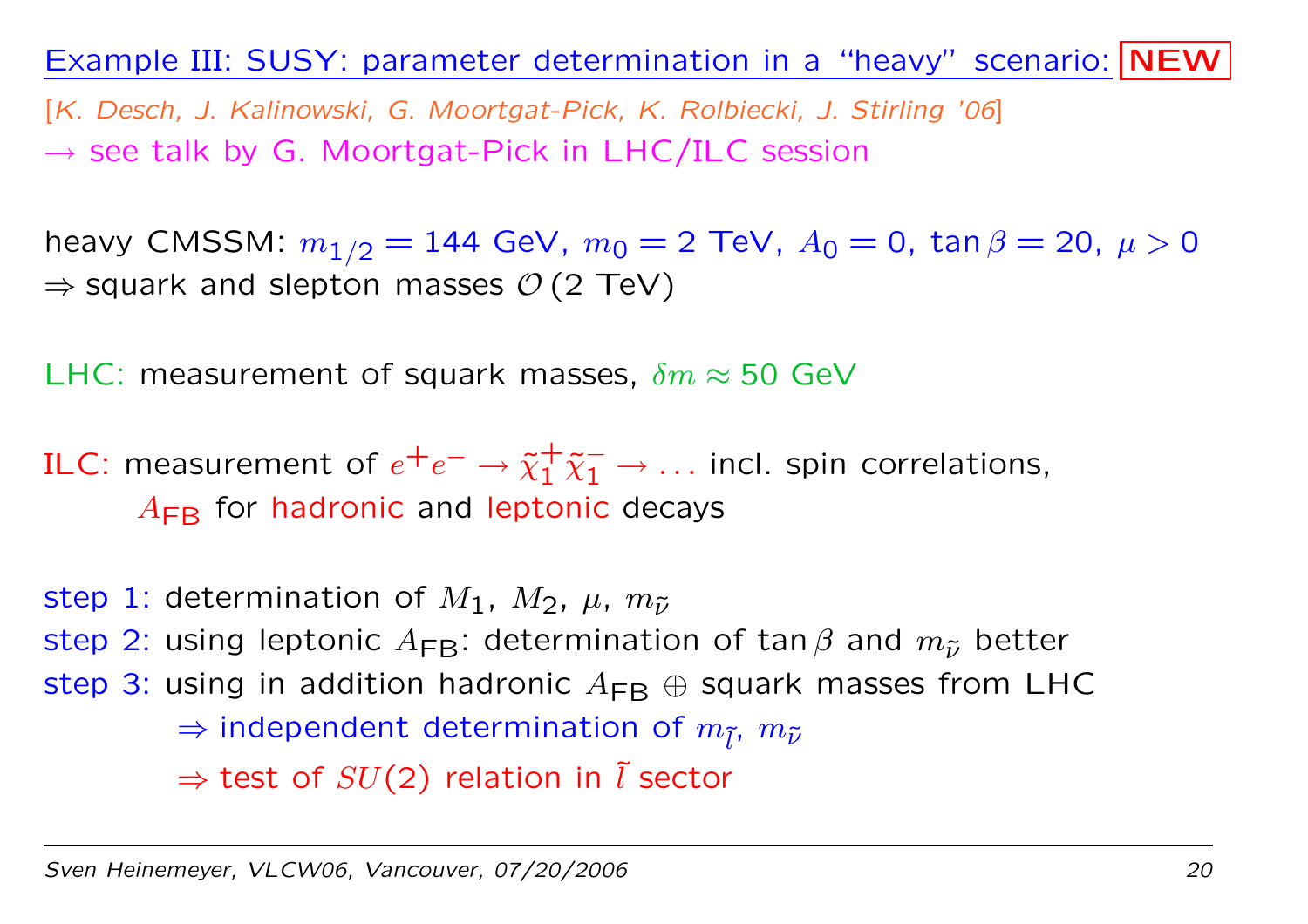

[P. Bechtle, K. Desch, P. Wienemann '05]

Compare LHC and LHC ⊕ ILC :



 $\Rightarrow$  strong improvement from ILC measurements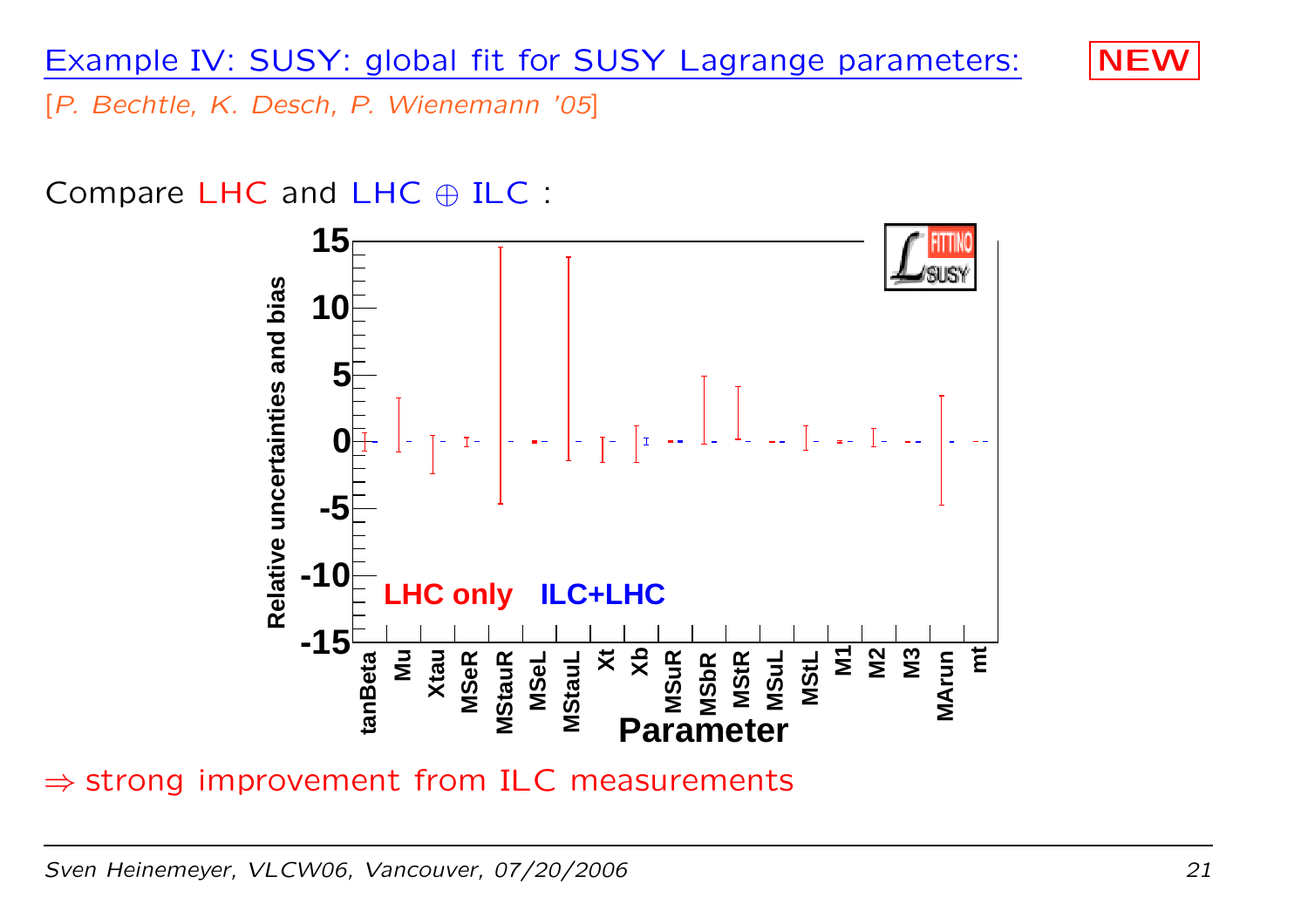

[P. Bechtle, K. Desch, P. Wienemann '05]

Compare LHC and LHC ⊕ ILC :



 $\Rightarrow$  strong improvement from ILC measurements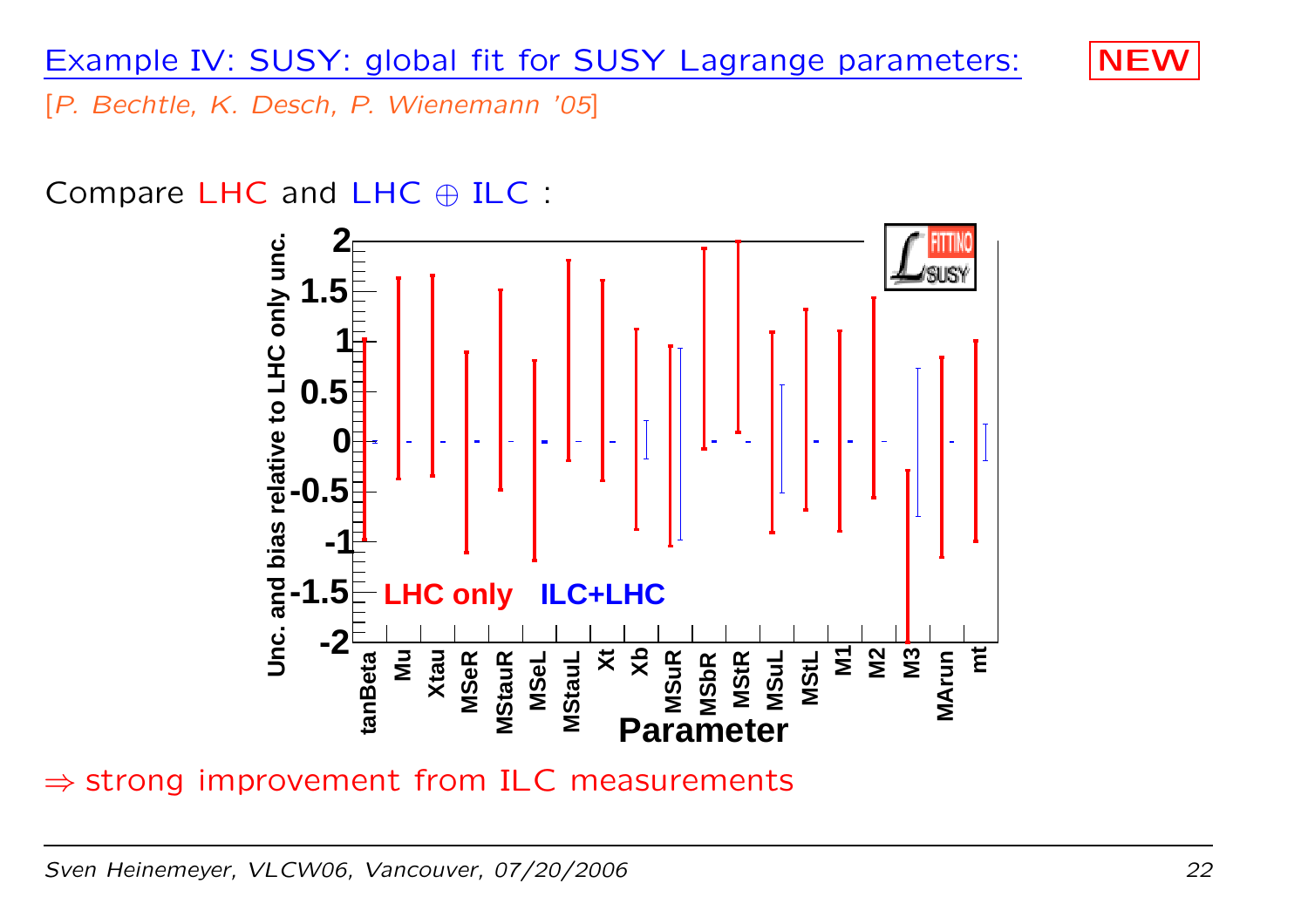## Example V: models with  $Z'$ : parameter determination:  $\blacksquare$  NEV

[S. Godfrey, A. Tomkins '05]

 $\rightarrow$  see talk by S. Godfrey in LHC/ILC session

LHC: discovers single heavy resonance

ILC: measurement of indirect effects $(\sqrt{s}=$  500 GeV,  $\mathcal{L}_{\mathsf{int}} = 1\,\, \mathsf{ab^{-1}})$ 

new: extended analysis to higher masses  $M_{Z'} = 1, 2, 3, 4, \text{ TeV}$ 

 $\Rightarrow$  various models can be distinguished up to  $M_{Z'} \gtrsim 2 - 3$  TeV



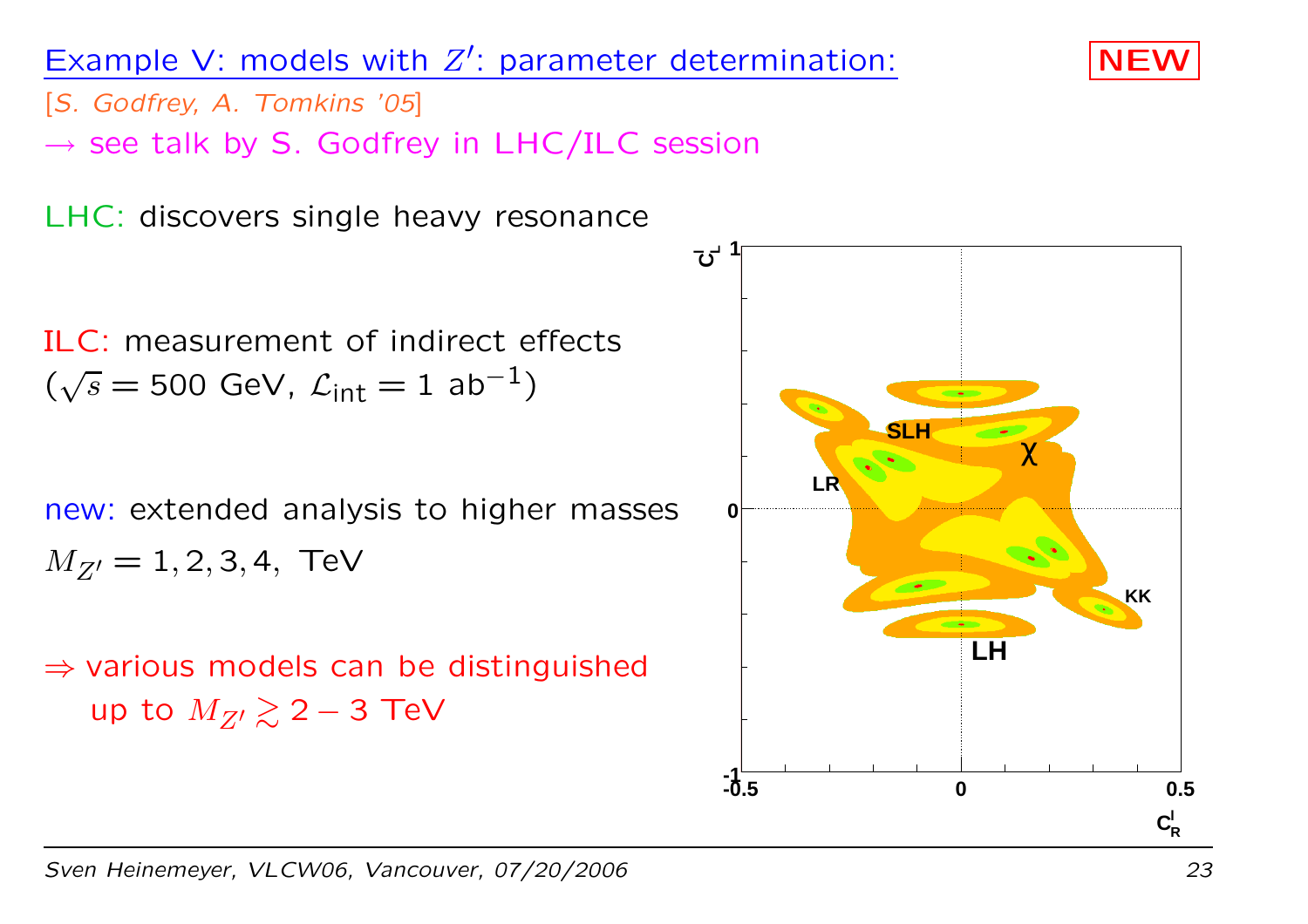

# $\Rightarrow$  LHC / ILC Study Group

www.ippp.dur.ac.uk/∼georg/lhcilc

Activities are continuing!

Next meetings:

workshop at Fermilab 10/06

. .

Good sign:

VLCW06: ILC workshop with LHC/ILC working group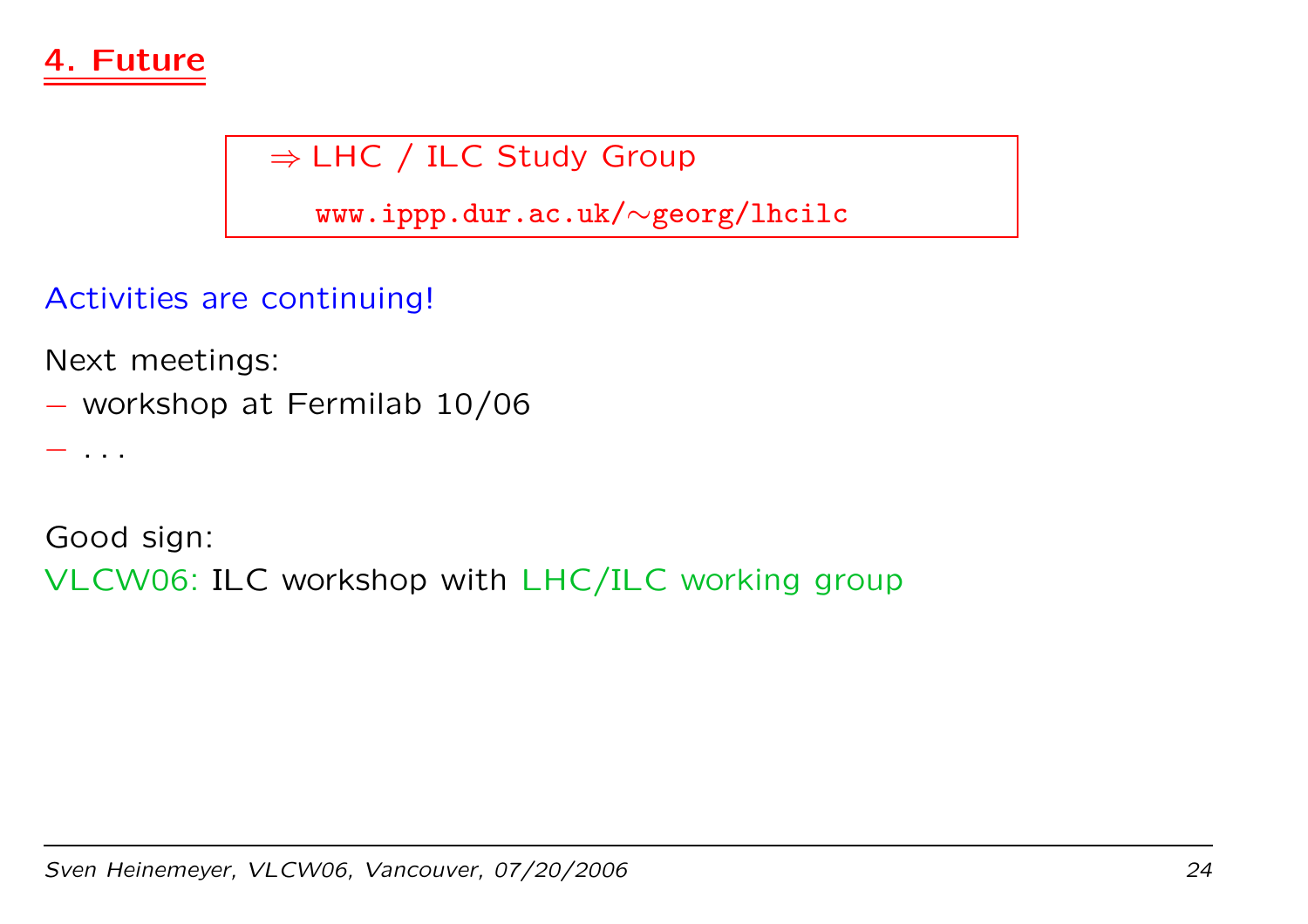

# $\Rightarrow$  LHC / ILC Study Group

www.ippp.dur.ac.uk/∼georg/lhcilc

Activities are continuing!

Next meetings:

workshop at Fermilab 10/06

. .

Good sign:

VLCW06: ILC workshop with LHC/ILC working group

Where should we go? How should we develop?

- A) same direction, but better
- B) new direction(s)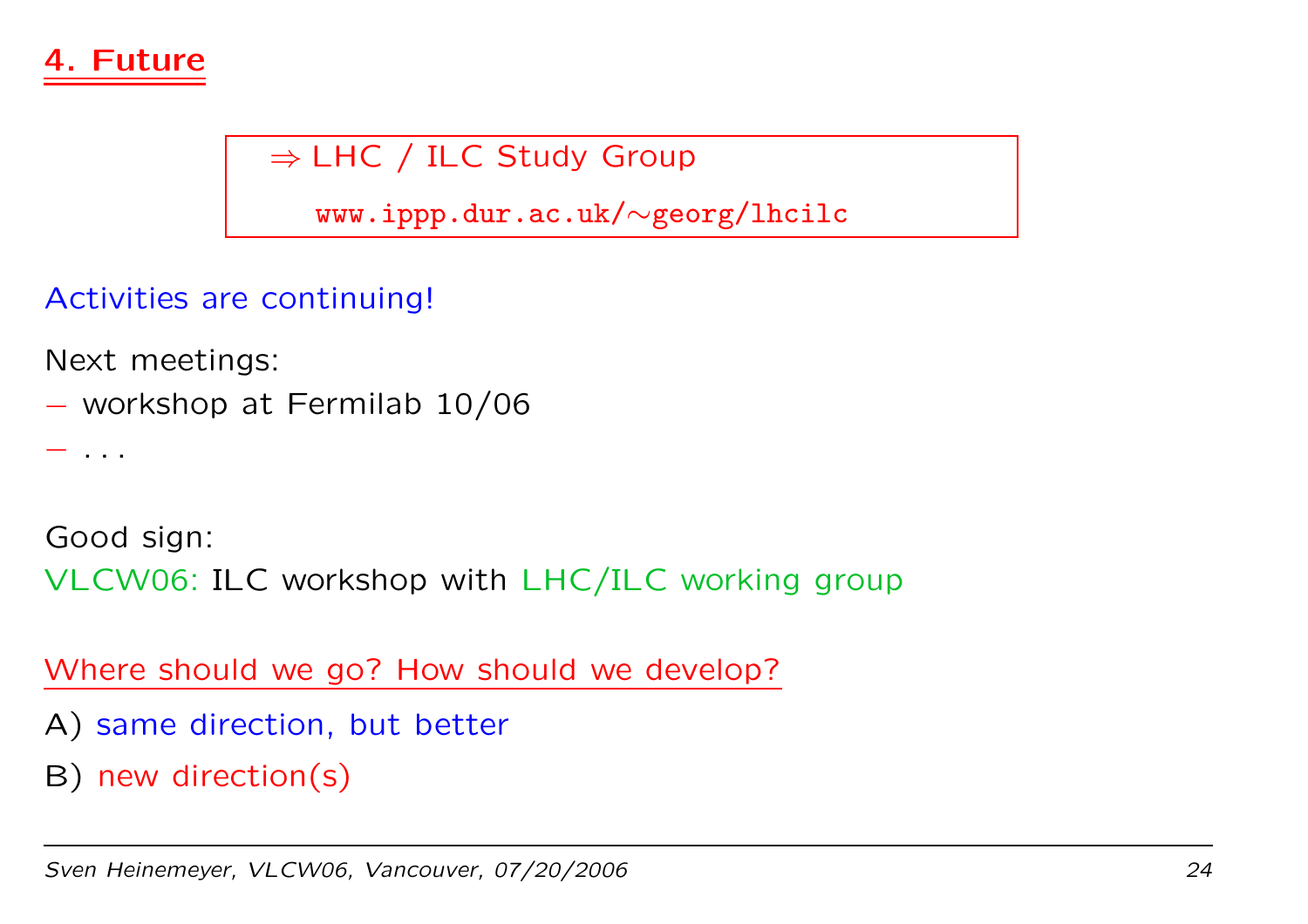# 4. A) Future: same direction, but better

## How far are we?

- Many possibilities of LHC / ILC synergy have been investigated
	- $\Rightarrow$  LHC / ILC interplay is a very rich field
	- $\Rightarrow$  great potential for important physics gain
	- $\Rightarrow$  Needs to be worked out and confirmed in detailed case studies, experimental simulations
- Many of the analyses so far were mainly LHC analyses where at the very end some ILC input was injected (or the other way round)

 $\Rightarrow$  Aim should be LHC / ILC analyses that make use of the interplay from the start

- ATLAS and CMS are actively preparing for the start of data taking: CMS finished physics TDR, many new studies in ATLAS (full simulations, new scenarios)
	- $+$  ongoing ILC studies
	- $\Rightarrow$  Many new results, ideal input for LHC  $\otimes$  ILC studies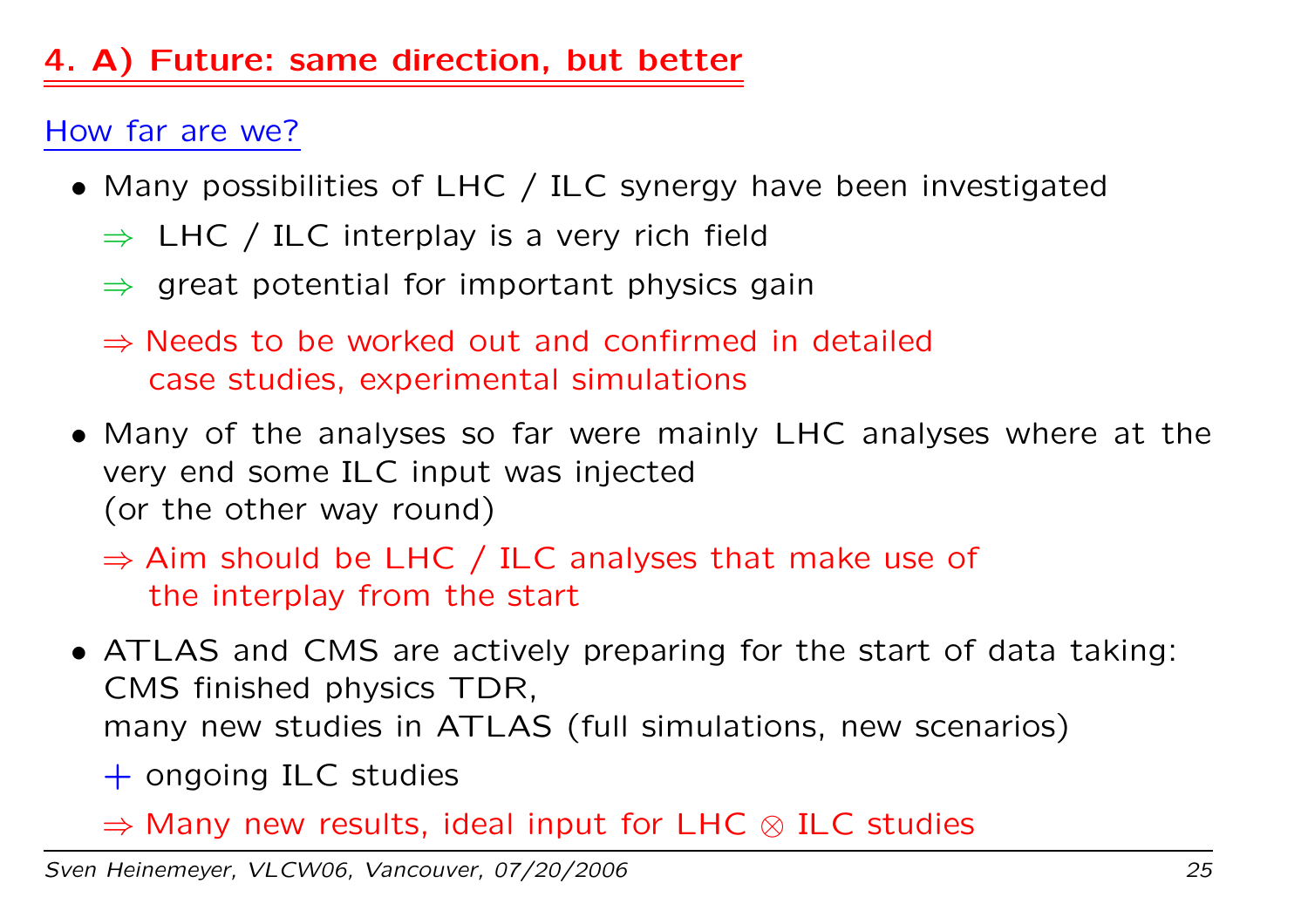The case of concurrent running:

Counter arguments:

- − "Global fits etc. can be done without concurrent running, you just need the data."
- "You can always re-analyze the data."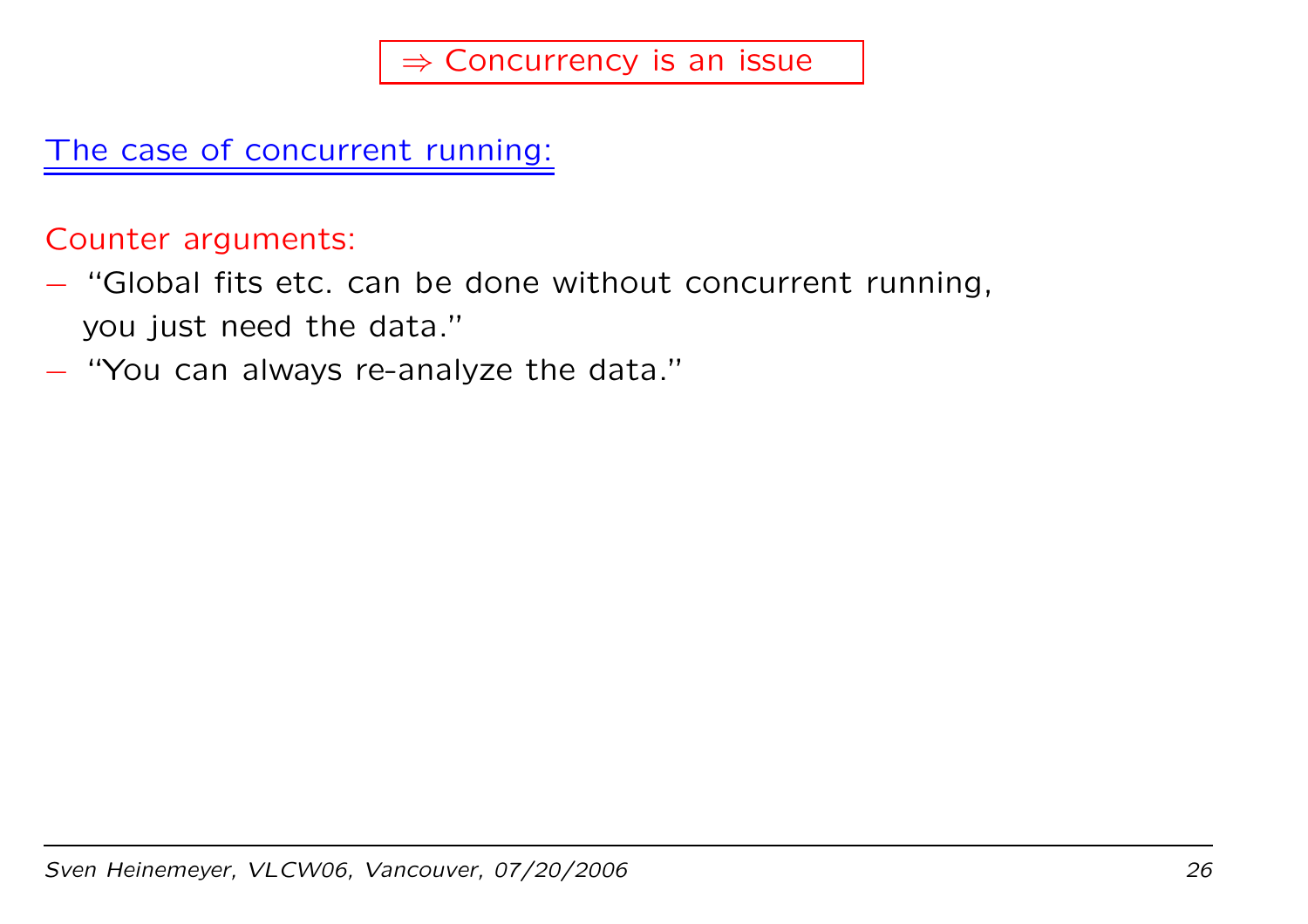The case of concurrent running:

Counter arguments:

- − "Global fits etc. can be done without concurrent running, you just need the data."
- − "You can always re-analyze the data."

#### My answer:

- − Ask the people who try to re-analyze Tevatron Run I data . . .
- − There are nice examples that profit from the joint analysis of concurrent data
- − We want to disentangle the new physics as soon as possible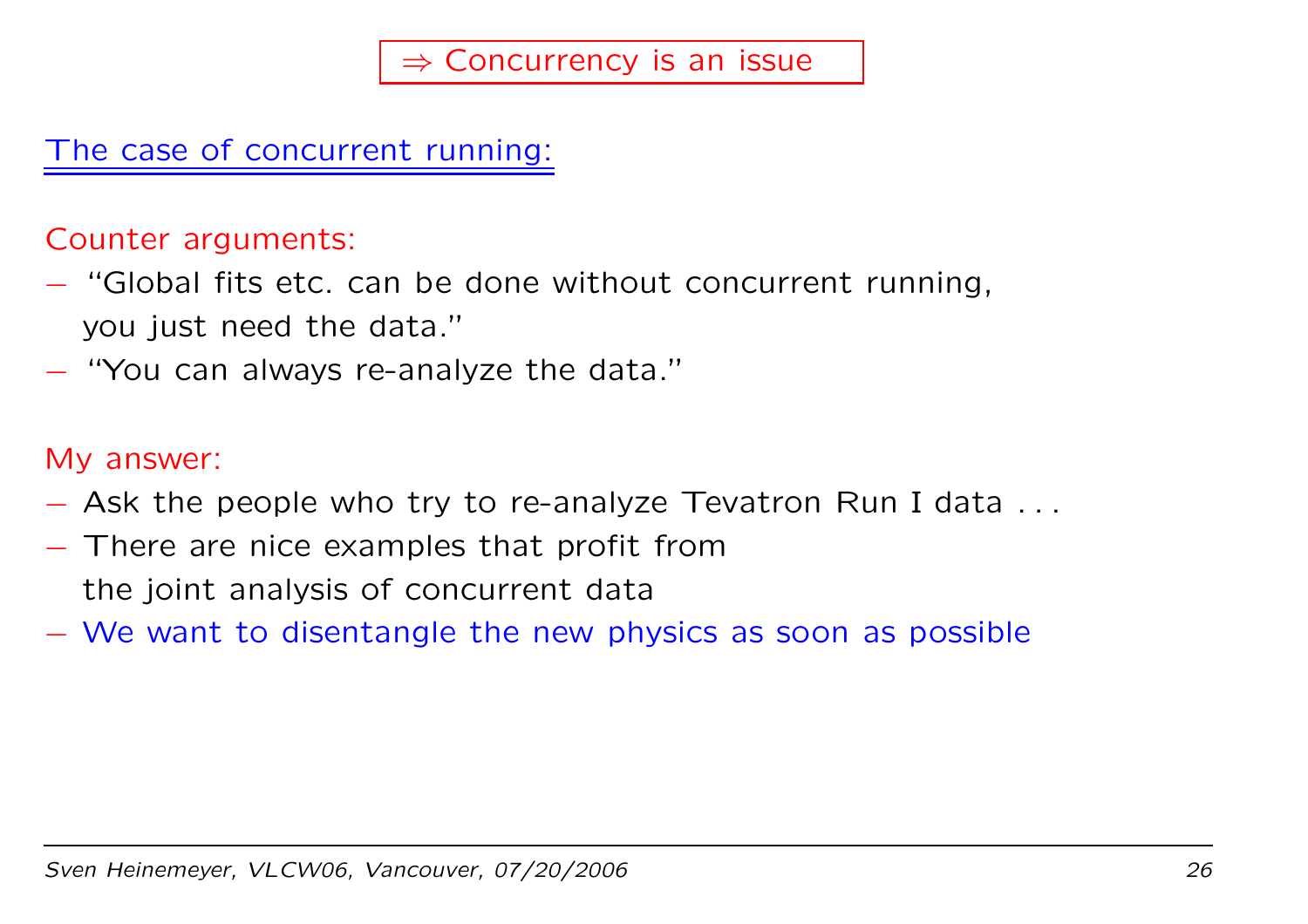The case of concurrent running:

#### Counter arguments:

- − "Global fits etc. can be done without concurrent running, you just need the data."
- − "You can always re-analyze the data."

#### My answer:

- − Ask the people who try to re-analyze Tevatron Run I data . . .
- − There are nice examples that profit from the joint analysis of concurrent data
- − We want to disentangle the new physics as soon as possible
- $\Rightarrow$  What LHC physics do we lose by not having the ILC at the same time?
- $\Rightarrow$  More concurrency examples are nice but not crucial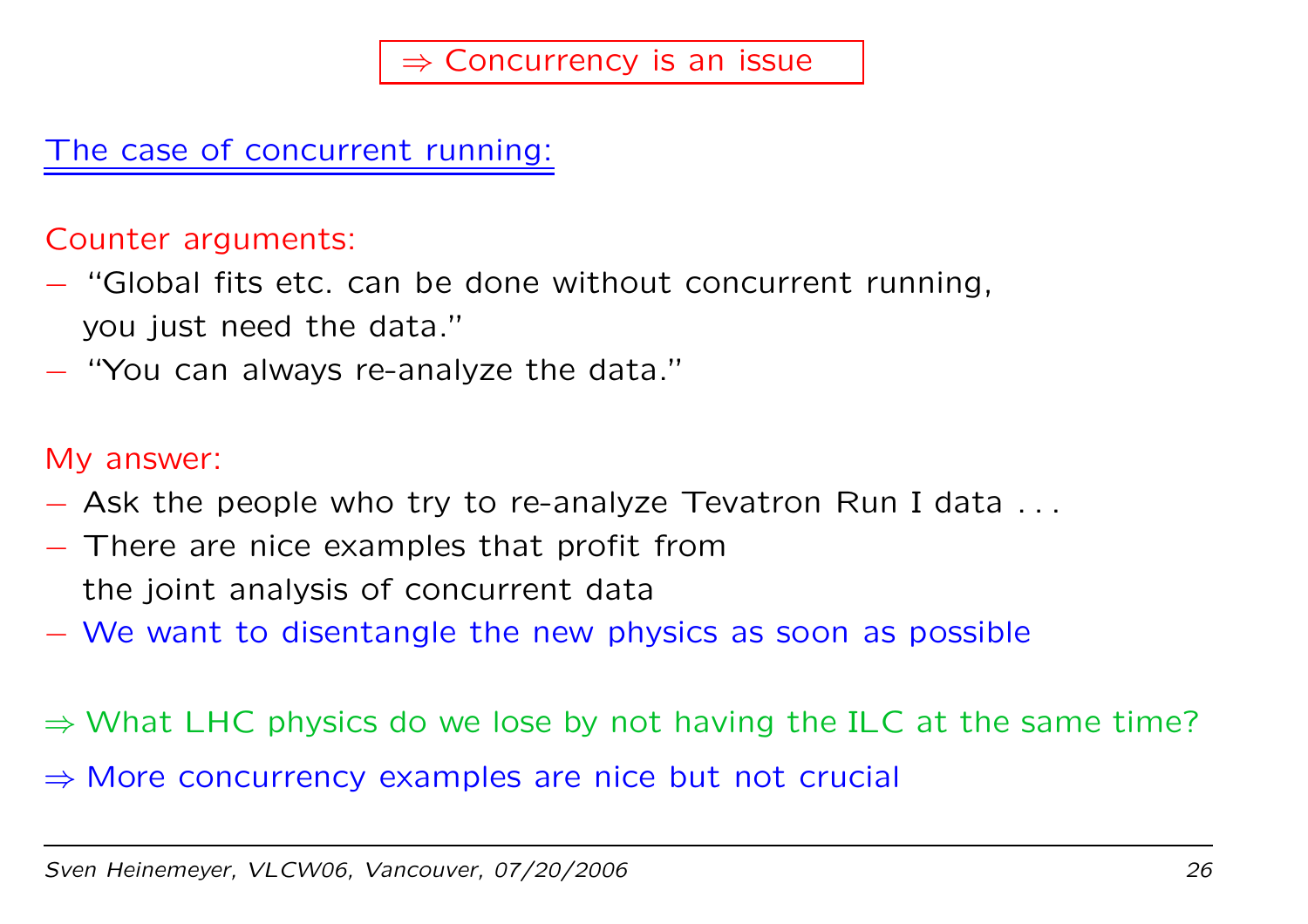### SUSY example for concurrent running:

[K. Desch, J. Kalinowski, G. Moortgat-Pick, M. Nojiri, G. Polesello '04]

- $\longrightarrow$  $\rightarrow$  Measurement of  $\tilde{\chi}^0_1, \tilde{\chi}^0_2, \tilde{\chi}^\pm_1$  at the ILC
- $\Rightarrow$  determination of all parameters in the chargino/neutralino sector
- $\Rightarrow$  prediction of neutralino masses that are too heavy for the ILC
- $\Rightarrow$  tell the LHC where to look  $\Rightarrow$  "one-bin" search, high statistical power



The  $\tilde{\chi}^0_4$  can be identified at the LHC via this dilepton "edge"

- $\Rightarrow$  Determination of  $m({\tilde\chi}_4^0)$ with high precision  $+$  significance
- $\Rightarrow$  Crucial test of the model
- $\Rightarrow$  Information can be fed back into ILC analysis

Sven Heinemeyer, VLCW06, Vancouver, 07/20/2006 27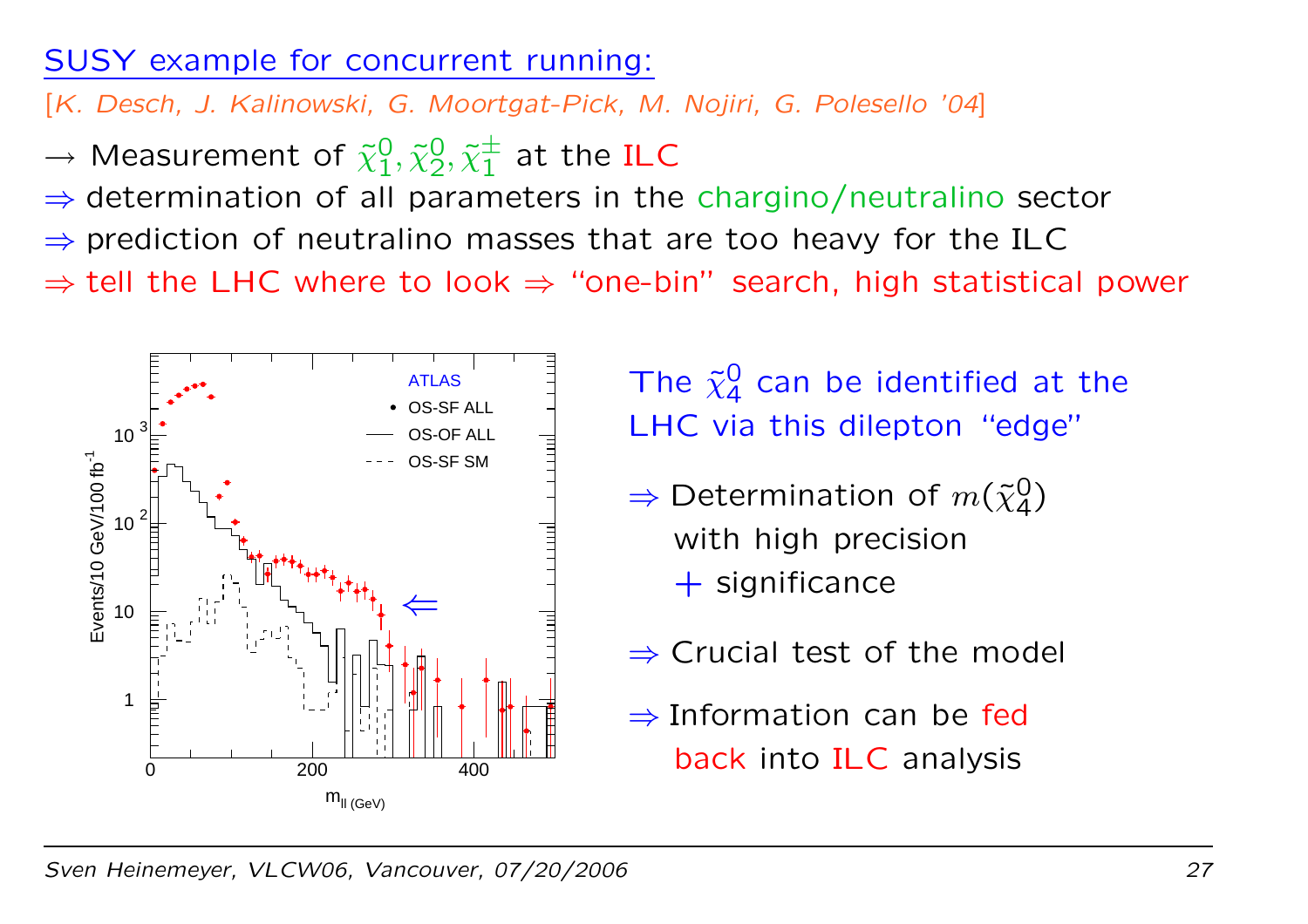# 4. B) Future: new directions

Decision for the ILC will take place roughly at the same time we have data from the LHC . . .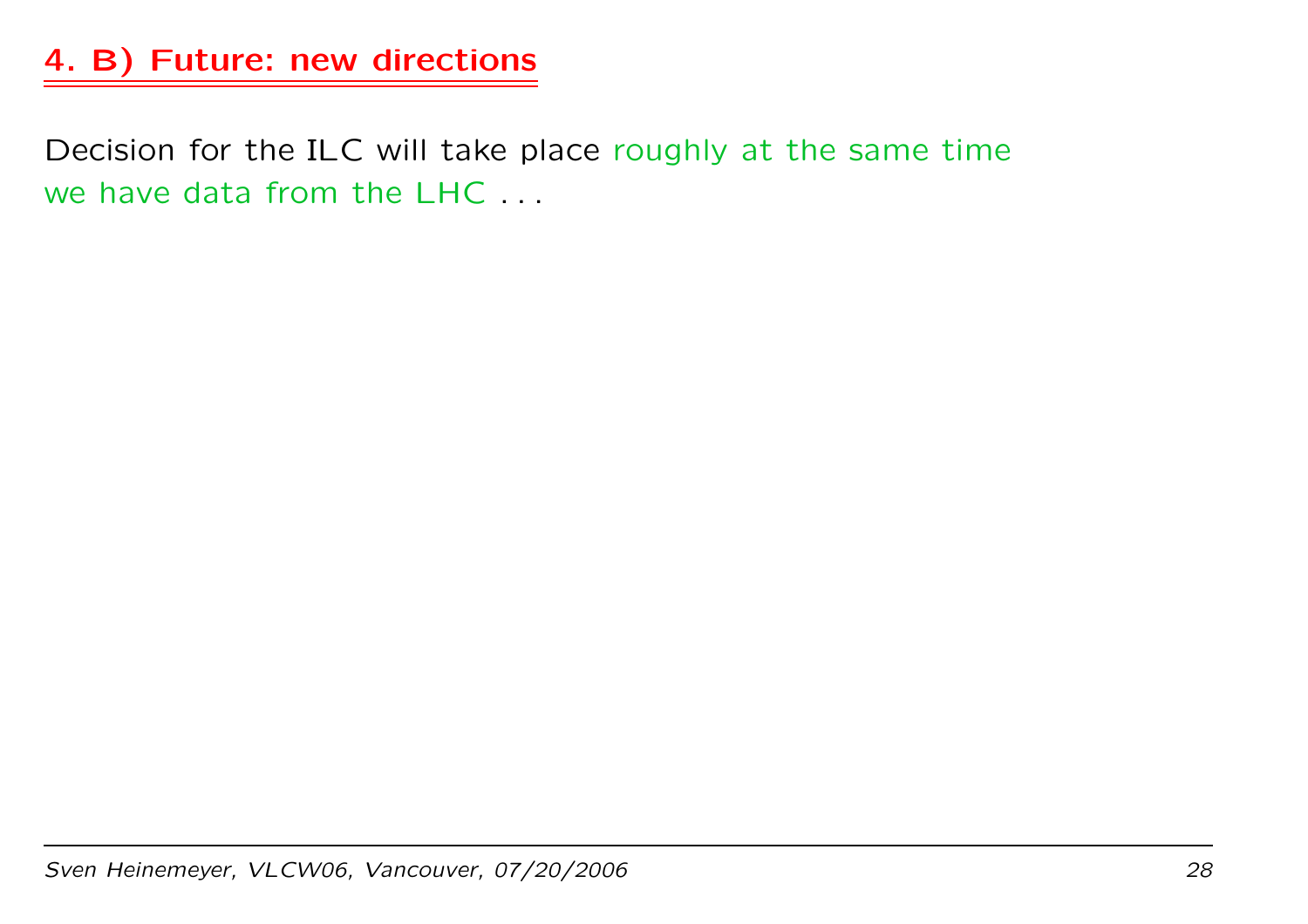## 4. B) Future: new directions

Decision for the ILC will take place roughly at the same time we have data from the LHC . . .

> What could be the impact of results from early data at the LHC on the ILC?

A scientifically well-founded investigation of this issue requires expertise on the experimental aspects at both the LHC and the ILC and on the possible theoretical interpretations of signals of new physics.

 $\Rightarrow$  investigate various possible scenarios of early LHC data

("early LHC data" = up to 10 fb<sup>-1</sup>)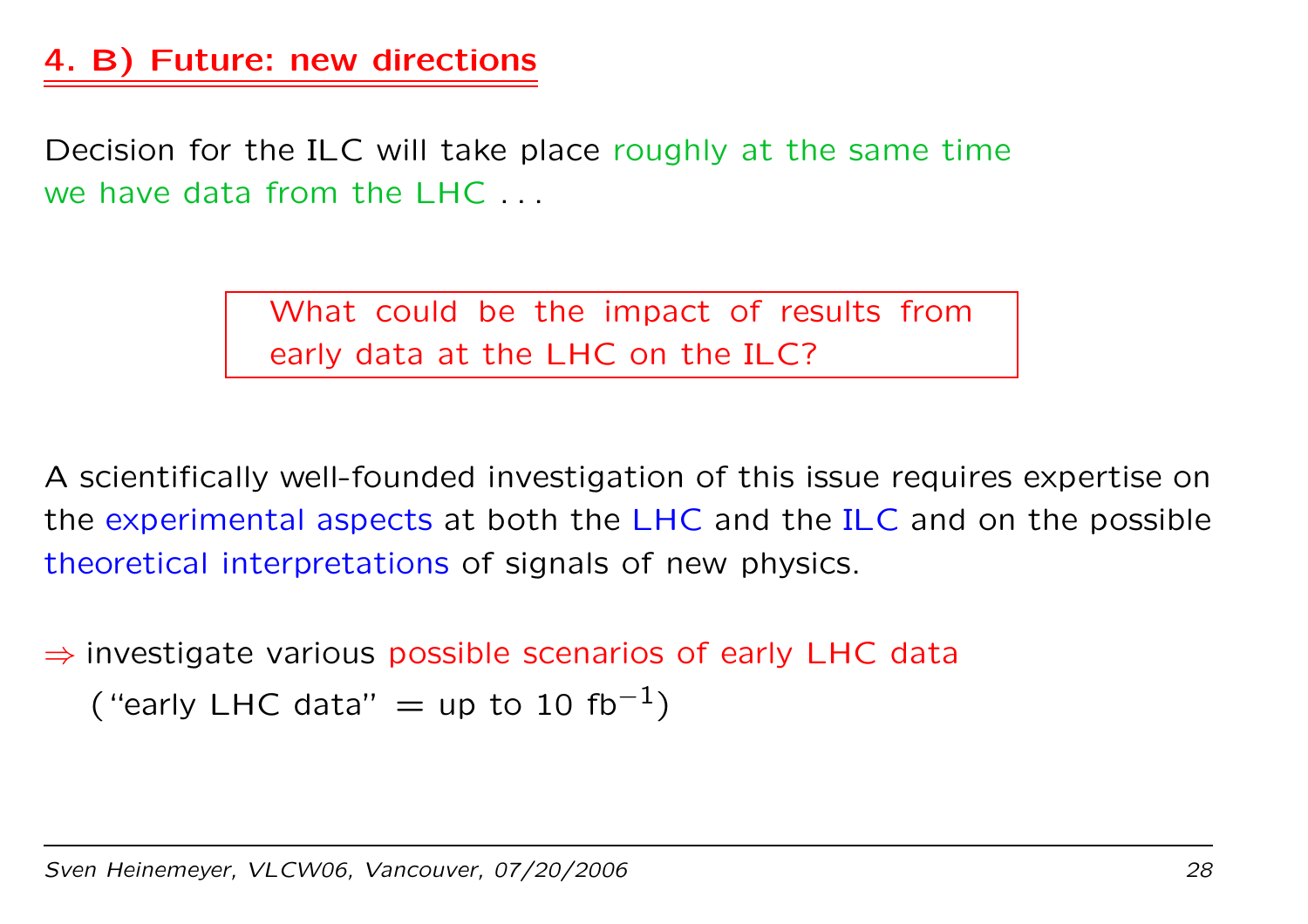$\Rightarrow$  investigate various possible scenarios of early LHC data ("early LHC data" = up to 10 fb<sup>-1</sup>)

⇒ Workshop at Fermilab on the LHC/ILC interplay: October 2006 Coordinators: M. Carena, M. Demarteau, H. Weerts, G. Weiglein, . . .

New questions/the charge:

- 1. Could there be cases that would change the consensus about the physics case for an ILC with an energy of about 500 GeV?
- 2. What could be the impact of early LHC results on the choice of the ultimate ILC energy range and the ILC upgrade path? Could there be issues that would need to be implemented into the ILC design from the start?
- 3. What are the prospects for LHC / ILC interplay based on early LHC data?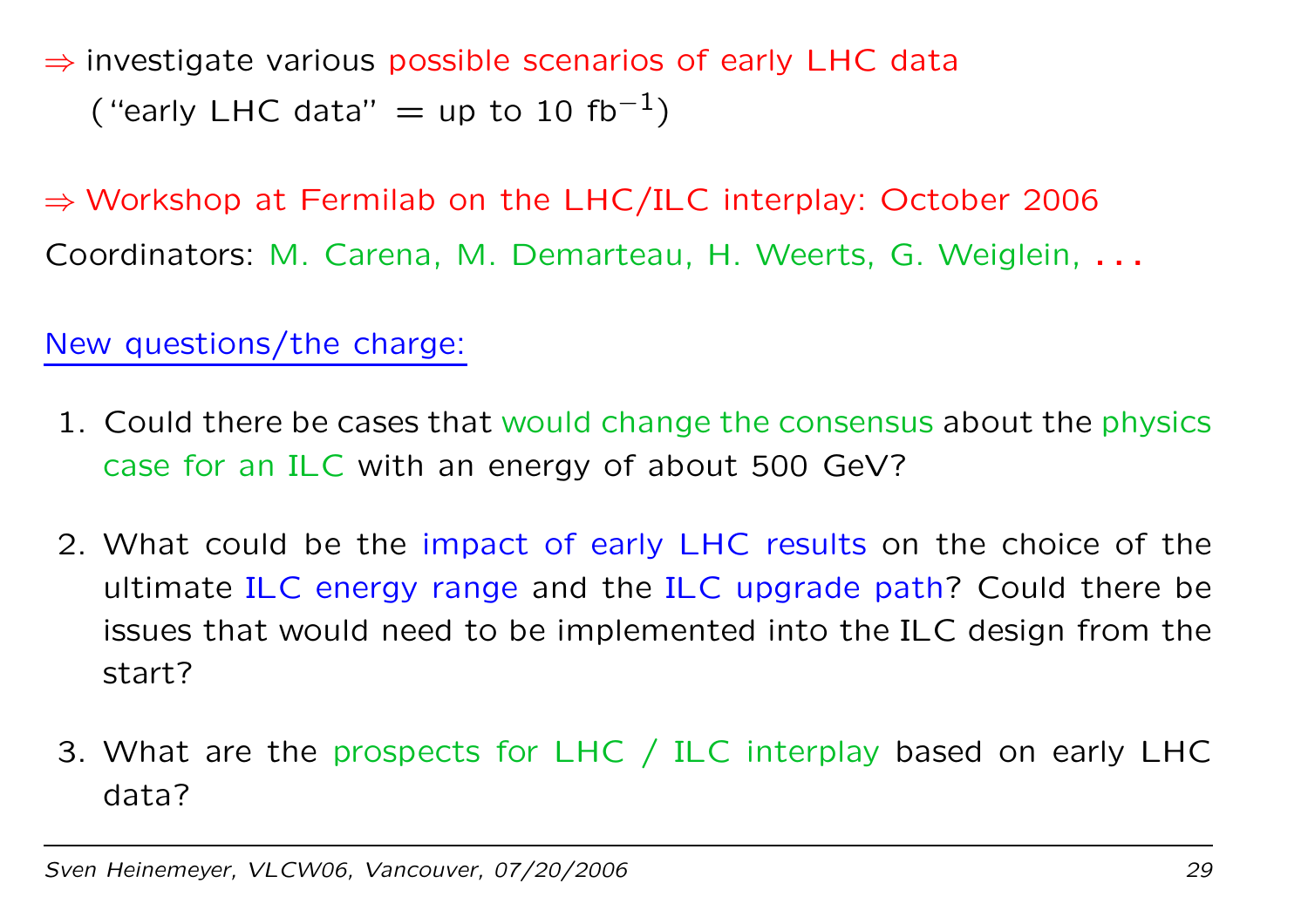$\Rightarrow$  investigate various possible scenarios of early LHC data ("early LHC data" = up to 10 fb<sup>-1</sup>)

⇒ Workshop at Fermilab on the LHC/ILC interplay: October 2006 Coordinators: M. Carena, M. Demarteau, H. Weerts, G. Weiglein, . . .

Working groups:

- − discovery of <sup>a</sup> state compatible with <sup>a</sup> Higgs
- − no evidence for <sup>a</sup> Higgs boson
- − detection of states beyond the SM
	- $(\rightarrow$  missing energy signals, leptonic resonances, multi-gauge-boson signals, . . . )
- $\rightarrow$  distinguish between assumed experimental signatures (e.g. kinematic edges) and their possible interpretations within certain models
- $\rightarrow$  possible theoretical uncertainties should be carefully investigated

## $\Rightarrow$  3 physics examples for early LHC data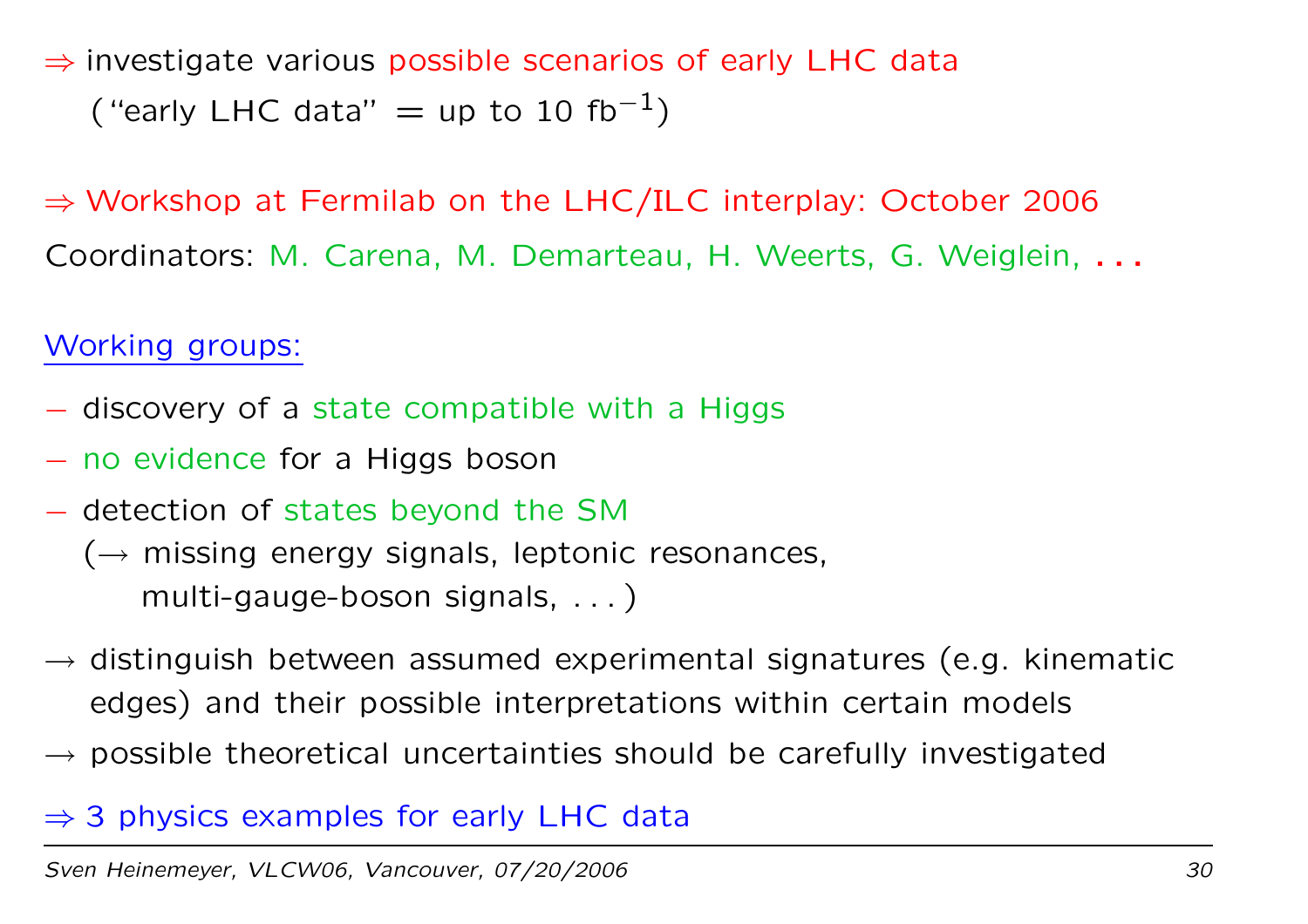#### Example I: SUSY discovery potential of CMS/ILC implications

[A. Drozdetskiy, S.H., G. Weiglein et al. '06]

SUSY discovery potential of CMS in the same sign di-muon channel Framework: CMSSM, used only for data generation, not for exp. analysis



 $10$  fb $^{-1}$  can test the CMSSM up to  $m_{1/2} \lesssim 650$  GeV

 $\Rightarrow$  ILC reach in CMSSM

open questions:

Evidence for CMSSM?ILC implications beyond CMSSM?

 $\Rightarrow$  model indep. interpretation?

Sven Heinemeyer, VLCW06, Vancouver, 07/20/2006 31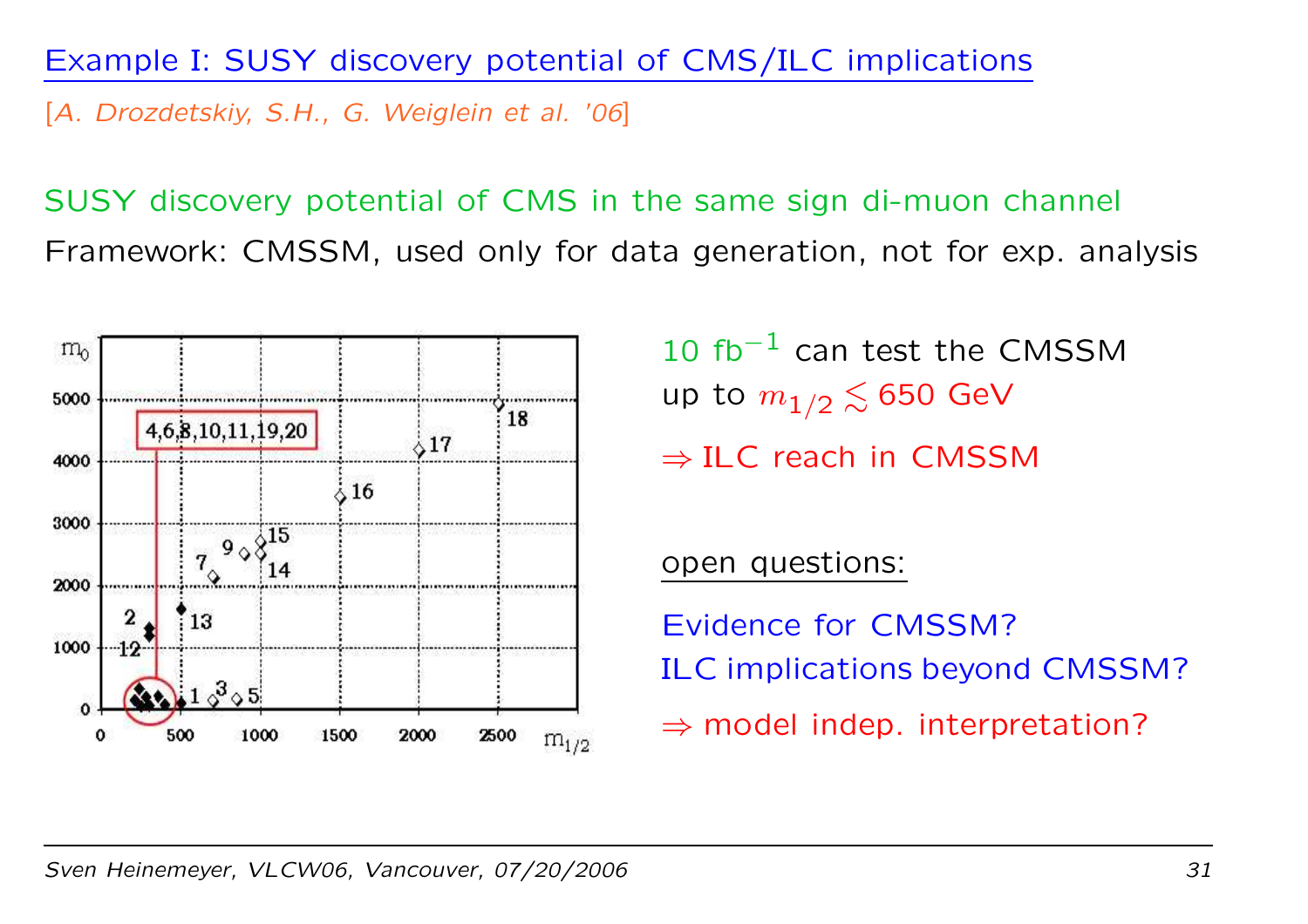### Example II:

The LHC finds only <sup>a</sup> state compatible with <sup>a</sup> SM-like Higgs

and nothing else

Q: Do we still need the ILC?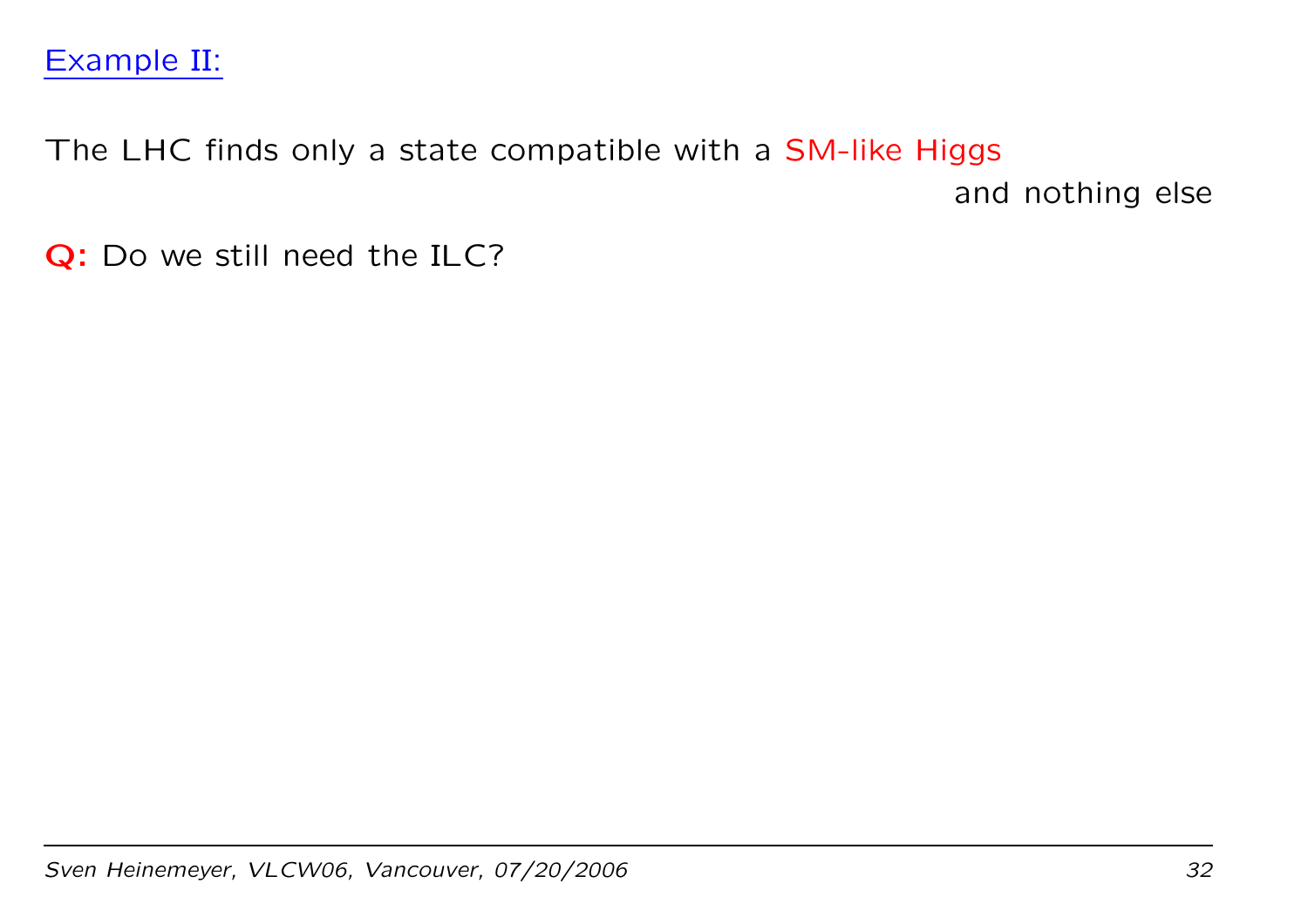### Example II:

The LHC finds only <sup>a</sup> state compatible with <sup>a</sup> SM-like Higgs

and nothing else

Q: Do we still need the ILC?

**A**: Of course!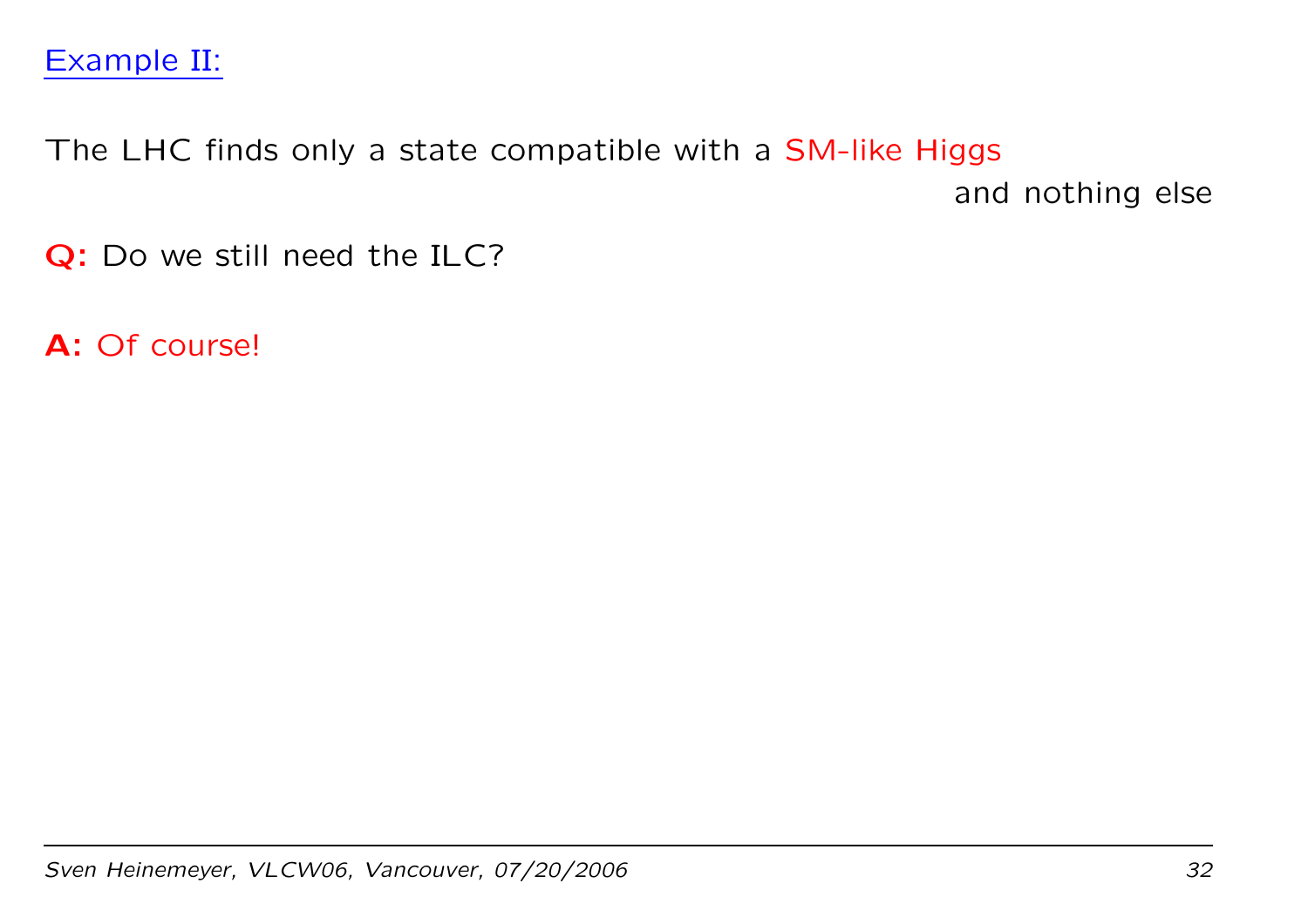The LHC finds only <sup>a</sup> state compatible with <sup>a</sup> SM-like Higgs

and nothing else

Q: Do we still need the ILC?

- **A:** Of course! Or better: even more! In fact: one of the best ILC cases (just hard to sell to the politicians)
- The ILC provides:
- − precise Higgs coupling measurements
- − precision observable measurements with the GigaZ option
- $\Rightarrow$  Only the ILC can find deviations from the SM predictions via the various precision measurements

## $\Rightarrow$  Only the ILC can point towards extensions of the SM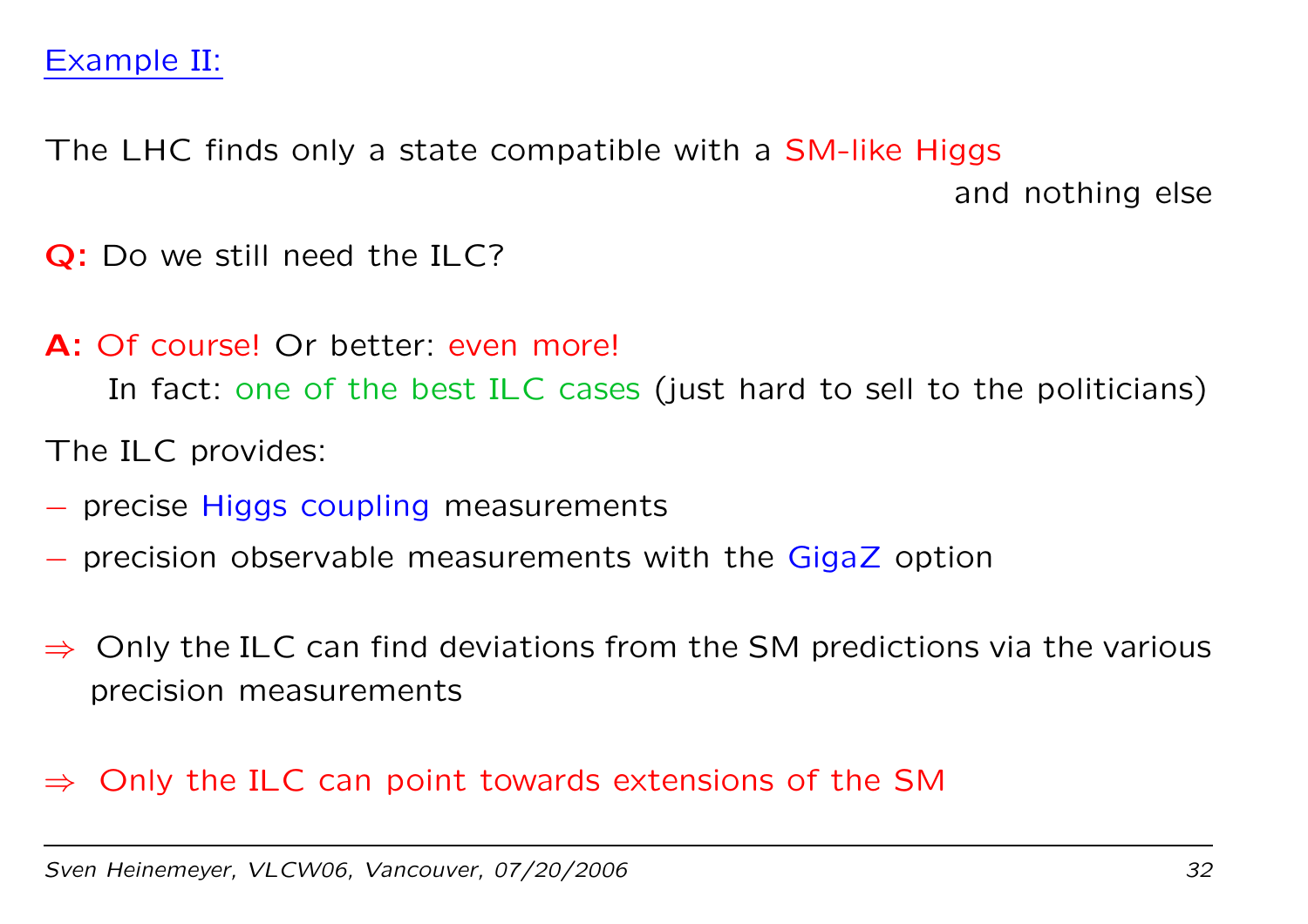### Example III: LHC data points towards certain extensions of the SM:

Nearly any model: large coupling of the Higgs to the top quark:



 $\Rightarrow$  one-loop corrections  $\Delta M_H^2 \sim G_\mu m_t^4$ 

 $\Rightarrow$   $M_H$  depends sensitively on  $m_t$  in all models where  $M_H$  can be predicted (SM:  $M_H$  is free parameter)

 $\Rightarrow$  What can the LHC do with 10 fb $^{-1}$ ?

<code>SUSY</code> as an example:  $\Delta m_t \approx \pm 2$  GeV  $\Rightarrow$   $~\Delta M_h \approx \pm 2$  GeV

 $\Rightarrow$  Precision Higgs physics needs precision top physics

 $\Rightarrow$  LHC precision of  $M_h$  requires ILC precision of  $m_t$ , 500 GeV sufficient